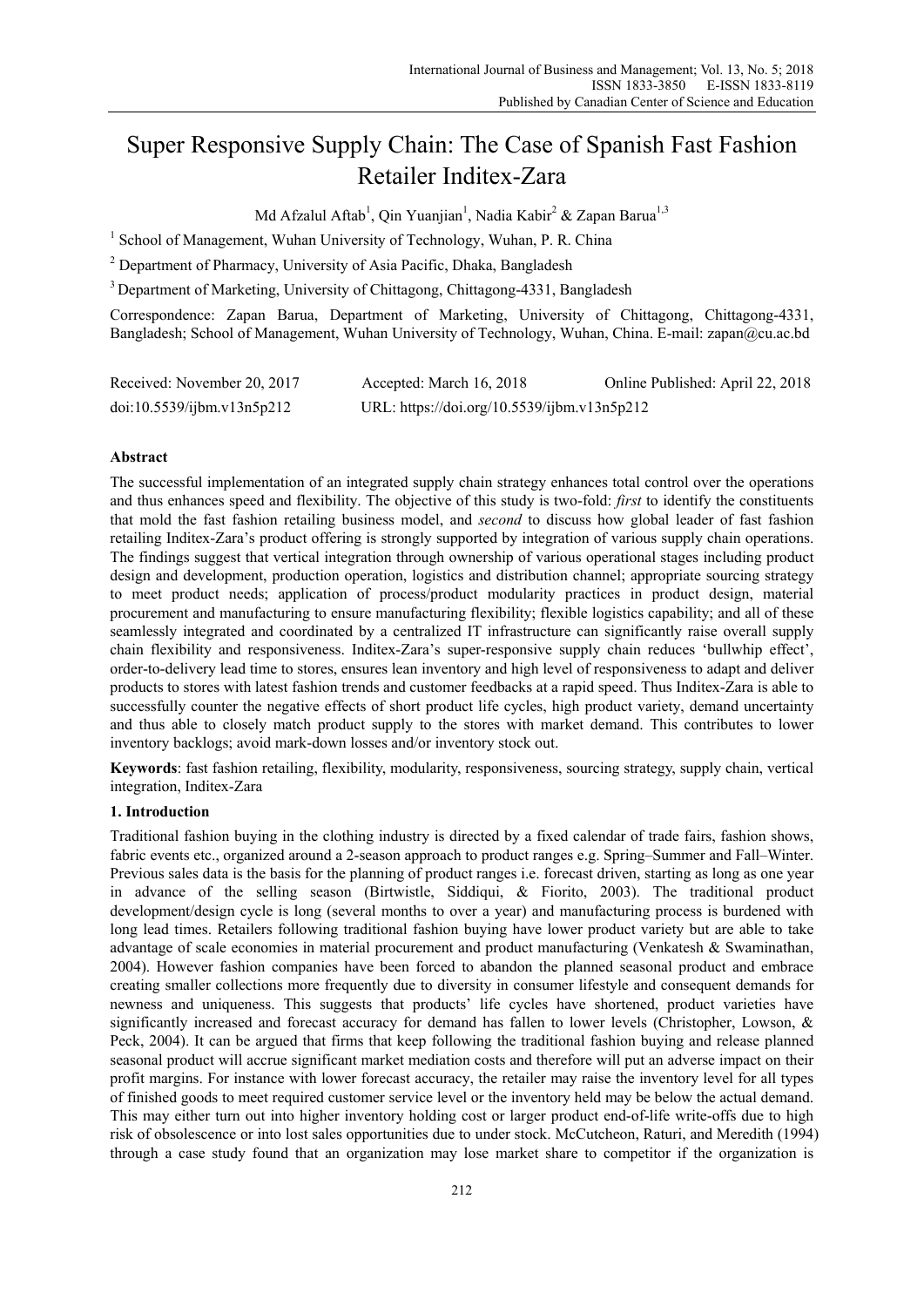incapable to satisfy the demand for product variety in a cost-effective manner while its competitors can. The Spanish fast fashion retailer Inditex-Zara broke the 2-season paradigm i.e. planned seasonal product and started to create smaller collections more frequently resulting in as many as 20 "seasons" per year (Christopher et al., 2004). This has been facilitated by developing and establishing a super-responsive supply chain known as 'Rapid-Fire Fulfillment' with the ability to compress product design-production-delivery cycle lead time within 15 days (Ferdows, Lewis, & Machuca, 2004). Zara is able to replenish products rapidly driven by customer demand and also offers frequent assortment rotation of products in stores. The purpose of this paper is to document and map out a comprehensive view of Inditex-Zara's unique operating model and many of its best practices in supply chain operations covering processes including development process of new product design, tightly integrated information system that facilitates data feedback from retail stores to each of their business units, order/offer process, postponement at the material procurement and processing stage, internal manufacturing and outsourcing decisions, distribution and retailing (i.e. brick and mortar stores and on-line stores). Mapping out the operations process was deemed necessary to explain how these adopted key practices enabled Inditex-Zara's successful quick-response supply, production, and retail network to attain 'world-class' supply chain management. We try to explain how Zara's integrated approach to supply chain management optimizes the entire chain instead of focusing on singular parts. Zara's holistic approach has significantly enhanced its competitiveness to respond to the fast changing nature of fashion apparel industry and fulfill customer satisfaction through rapid responsiveness while also satisfying supply chain performance objectives. The unit of analysis in this paper is Inditex-Zara, pioneer and global leader of fast fashion retailing also categorized as branded manufacturer in the buyer driven clothing value chain (Gereffi & Frederick, 2010). The findings may be insightful to executives of manufacturer-retailer firms; case study in business academics; and for developing research tools (i.e. survey questionnaire) for performing further research. The paper has considerable practical significance in that, the comprehensively mapped out view of the supply chain operations can be replicated by others to gain competence in their operations. The paper is organized as follows: section 2 discusses the adopted research methodology. Section 3 discusses Inditex-Zara's introduction, its fast fashion product offering strategy, rapid responsiveness and resultant competitive advantage. Inditex-Zara's offer/order process of merchandise for delivery to retail stores is discussed in Section 4. Section 5 discusses about internalized design phase and design development process for the total product line. Postponement application in fabric procurement phase and production operation decisions (i.e. internal manufacturing and outsourcing) are discussed in sections 6 and 7. Sections 8 and 9 discuss Inditex-Zara's distribution and retail operations. Section 10 discuses a framework illustrating Inditex-Zara's integrated operations and product/information flow across the value chain and finally conclusion is discussed in section 11.

#### **2. Research Methodology**

The research problem addressed in this paper can be answered in the real-world managerial context more effectively and as such qualitative research methodology has been adopted (Mintzberg, 1979). Case study research approach, a subcategory of qualitative research method is particularly well suited to little known, under-researched and relatively new phenomenon where no previous theory exists or research areas where existing theory seems insufficient to explain the phenomenon (Eisenhardt, 1989; R. K. Yin, 2009). Real-case phenomena captures the reality of a given situation in substantial detail in order to have a deeper understanding of the phenomena and gain 'how' and 'why 'insights (Yin, 2003). Problem-solving, processes, and organizational functions may all be studied utilizing case research approach. This study adopted single-case design with single unit (R. K. Yin, 2004). According to Yin (2004), the case chosen for single case study should be such that it is a representative one and allows capturing and describing the characteristics of other firms operating in the same industry. An in-depth single case analysis of Inditex-Zara a Spanish fast fashion retailer has been done to map out the adopted supply chain process that enable it with capabilities such as simultaneously maintaining unprecedented lead-times, high fashion content, and low price and thus become global leader in the fast fashion retailing business. The main data sources used to run this in-depth single case analysis of Inditex-Zara were review of various published case studies, articles and thesis; blogs and online news articles; company annual reports (2014-2017) and company website.

## **3. Inditex-Zara's Fast Fashion Product Offering**

Zara the pioneer and global leader in fast-fashion retailing was founded by Ignacio Amancio Ortega in Galicia, Spain in year 1975 (Ferdows et al., 2004). Zara is the flagship business unit of the 8 total chains controlled by the holding company called Inditex. Inditex (acronym for *Industria de DisenoTextil, S.A*.) is a Spanish multinational clothing company headquartered in Arteixo, Galicia, Spain and in addition to Zara also owns the chains namely Zara Home, Massimo Dutti, Bershka, Oysho, Pull and Bear, Stradivarius and Uterqüe. During the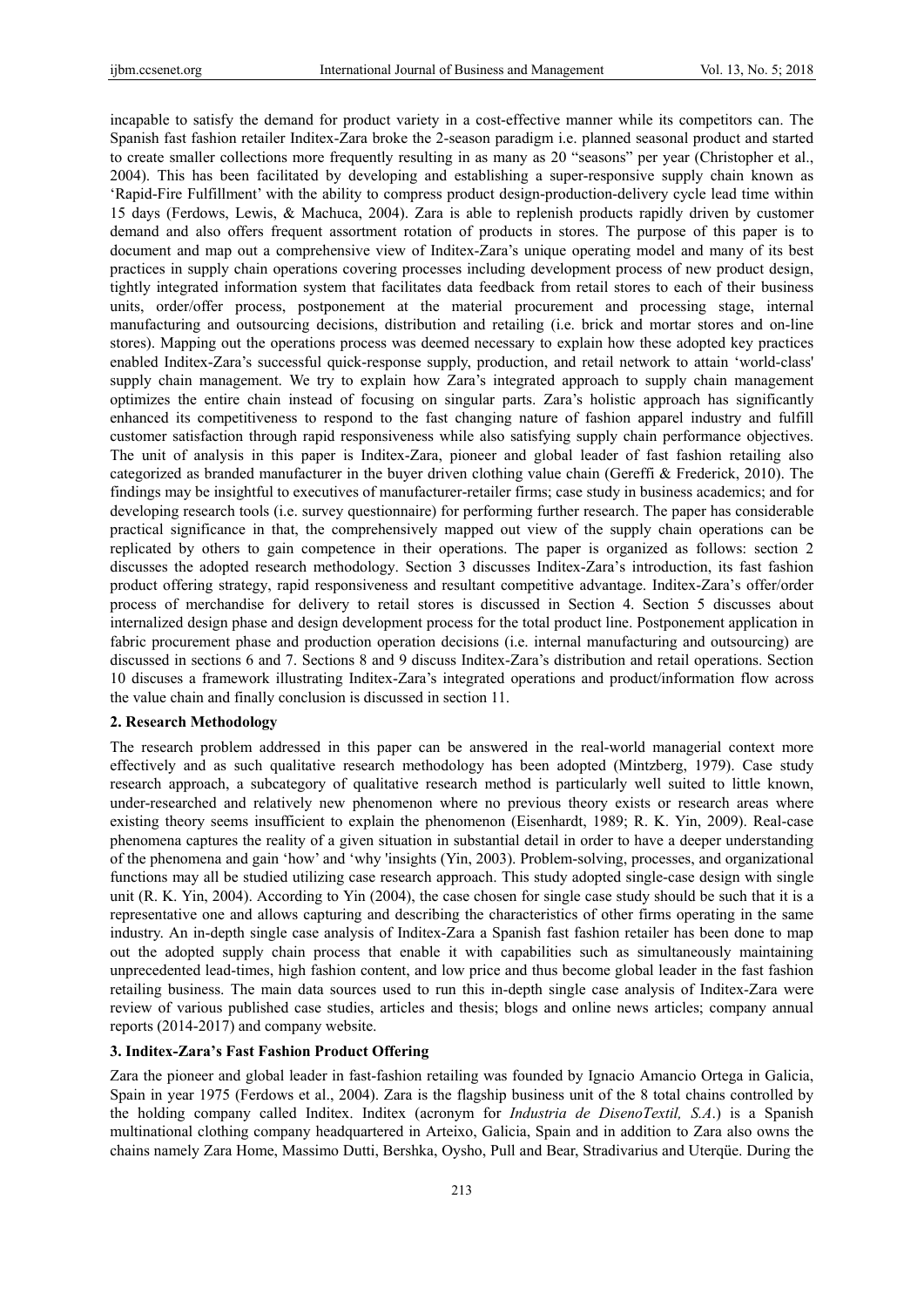first half of year 2017, Inditex had 7,405 stores, while its online platform was operating in 45 countries covering a total of 94 markets (Inditex Annual Report, July, 2017). Inditex delivers about 50,000 distinct new items per year in thousands of stores worldwide compared with 2,000–4,000 items in stores for its key competitors (Inditex Annual Report, 2017). During year end of 2016, Inditex's net sales reached 23.311billion Euros (Inditex Annual Report, 2016) and stock market capitalization valued at 95.167 billion euros. The fast fashion retailer Zara that constitutes over 66% of Inditex's business has a global reach in total of 94 markets encompassing 2,236 physical stores during the first half of year 2017 (Inditex Annual Report, 2017), while its e-commerce stores operated in 45 nations (Inditex Annual Report, 2017). During year end of 2016, Zara's net sales reached 15.394 billion Euros (Inditex Annual Report, 2016).

Zara targets a general industry-wide mass market rather than a luxurious segment in the industry. Zara's "fast fashion" puts emphasis on providing products that contains the latest and most trendy fashionable design concepts manufactured in distinctive types of styles, materials, colors, and silhouettes with reasonable physical quality rapidly and at very attractive prices. Such products are categorized as fashion products (Doeringer & Crean, 2006). New styles can emerge all of a sudden (based for example, on what a celebrity put on during a televised television program), its demand surge in popularity and then quickly fade away before the end of a particular season which apparently makes "fashion misses" a common phenomenon. This makes demand for fashion apparel product to be highly unpredictable and thus suggesting lower forecast accuracy (Abernathy, Volpe, & Weil, 2006). Additionally, since fashion product category has a rapid pace of changing styles, it results in short product life cycle of 1 month or less (Doeringer & Crean, 2005). High demand unpredictability and short lifecycle makes fashion category apparel products extremely time sensitive but not so price sensitive (Fisher, 1997). Zara compares the fashion apparel business to selling fish. When it's fresh, it sells quickly and at a high price; the older it becomes, the harder it is to sell and often requires discounting (*The Economist*, 2012). The retail giant Zara capitalizes on this problem by rapid responsiveness to the emerging new styles. Zara can bring a new product from concept-design-production-store shelves in as little as 3 weeks compared with industry standard for design-to-retail cycle for luxury brands of 5-6 months (Inditex Annual Report, 2017). Zara introduces new products in huge variety or replenish existing successful products belonging to the high fashion category in small quantities in each twice-weekly shipment. Products are not mass produced in terms of same color and style but are differentiated to the extent that each customer feels of wearing a one of a kind style. Products sold across the world is not confined to a specific region's taste rather is diverse by being inclusive of global trend. About  $3/4^{\text{th}}$  of the merchandise on display is changed every 3-4 weeks (Ghemawat & Nueno, 2006). Thus Zara is able to offer customers with exclusivity in their rapidly changing fresh assortments of product lines. Through consistent introduction of new fashionable items, Zara has developed brand image for being cutting edge, trendy, and highly fashionable retailer (Abernathy et al., 2006). McAfee, Sjoman, & Dessain, (2007) noted that Zara attires are not produced to be "classics" (i.e. attires that would always be in trend) but rather to have reasonably shorter life cycle, both within retail store product offerings and inside clientele's wardrobes. Zara clothes are not designed and manufactured to be long lasting as they are made with less expensive fabric and are characterized as "clothes to be worn 10 times". Zara also offers basic category apparel products that constitute 40% of its product assortment vs. H&M's 70% (Caro & Martínez-de-Albéniz, 2015). The simple basic style apparel products contain low fashion content, come in few classic colors, and have product life cycle of 2-3 years with little seasonal variation that sell all year round e.g. men's and children's merchandise such as sweater, dress shirts. Basic style apparel products have a stable demand pattern and can be forecasted with higher accuracy (Doeringer & Crean, 2006; Ghemawat & Nueno, 2006; Warburton & Stratton, 2002). Ferdows et al. (2004) noted that Zara's product lines are segmented into women's, men's, and children's, with additional segmentation of the women's line into three sets of offerings that varies in terms of their prices, fashion content, and age targets. This is because women collection line is more fashionable, moves at a very high speed and constitutes Zara's core business. As such women collection lines are positioned in the most strategic places and often at the front part of the stores. In addition to the three product families belonging to apparel items, Zara also sell footwear, lingerie, accessories, cosmetics, and fragrances in its retail stores (Chu, 2005).

Mazaira, González, and Avendaño (2003) found that Zara avoids the industry standard cost-plus margin pricing policy and instead first identifies the prices customers are willing to pay and also the price of similar products offered in competitors' stores. Then, the company establishes target prices for each of its specific items, often 15% below those of competitors (Crofton & Dopico, 2007). The information is provided to the company purchasing department, who are in charge of margin control. Purchasing department then controls the cost of production (i.e. in terms of costs for material and supplier) so that desired price and margin can be achieved (Mazaira et al., 2003). Merchandises are sent to stores in small shipments, display shelves are sparsely stocked, individual items to be sold are on display for no longer than a month and assortment of products in stores are frequently rotated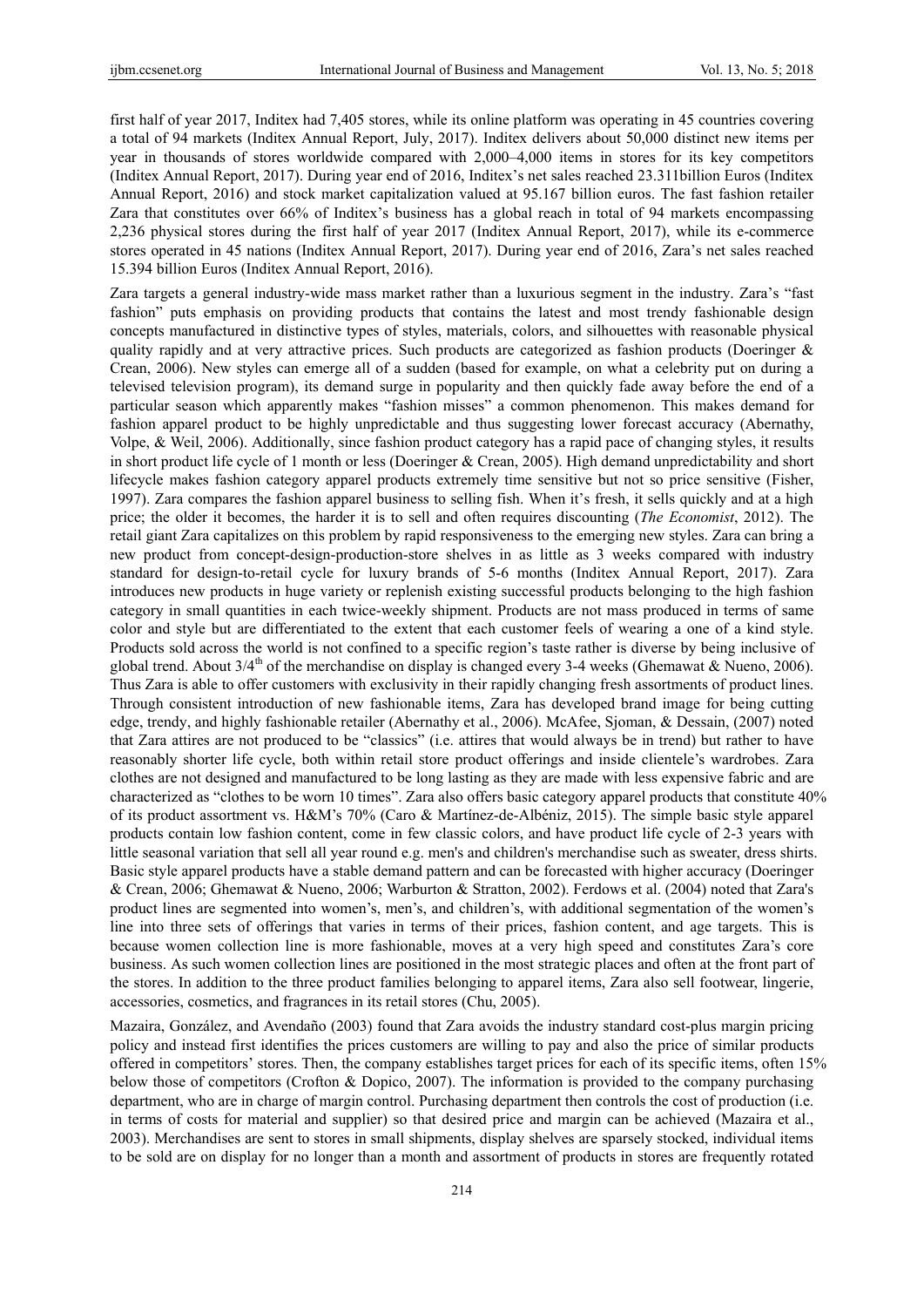all of which help to create an ambience of scarcity and opportunity (Crofton & Dopico, 2007). Zara has estimated that, an average Zara customer visits the chain 17 times a year, compared with an average of 3-4 times a year for competing chains (Ferdows et al., 2004). Since Zara can offer a huge variety of the latest designs rapidly in affordable prices and supplies to stores in limited quantities it can successfully counter "strategic consumer behavior" where customers delay purchasing of products until products are marked down and encourage consumers to buy the products at full price. Thus Zara has 12 inventory turns per year compared to 3-4 per year for competitors and is able to sell 85 percent of its entire product range at full price compared to the industry average of selling only 60-70 percent of items at full price (Crofton & Dopico, 2007).

Zara's product mark down used to be a problem since country managers had a tendency to focus on liquidating stock rather than maximizing revenues, which arose from the pressure to open up space for the incoming season. The I.T department of Zara developed a model to optimize mark-down during clearance sales in 2008, which provided suggestions on when to markdown aggressively and when it was better to postpone product markdown. The model resulted in significant increase in revenues. Annually Zara has 10% of inventory that remains unsold compared to industry averages of 17-20%. Items that remain unsold after 2 weeks of their introduction are returned to the distribution center and are disposed of through a separate chain of stores (Ghemawat & Nueno, 2006). Inditex's high level of flexibility in its operations, allows performing manufacturing of its high margin fashion category apparel products based on the more accurate short-term (2-6 week) demand forecasts instead of relying on inaccurate long-range sales forecasts (6-12 months). This contributes to lower inventory costs and mark-down losses and yet continues to 'saturate' stores with new products (Tokatli, 2008). Zara commits production of only 15-39% of a season's line 6 months in advance of a season's line (versus the 80-90 % done by competitors) and introduces these new design collections at the beginning of the fall/winter and spring/summer fashion periods. Zara designs and produces 50-60% of its line versus the industry average ranging from practically zero to a maximum of 20% during the start and middle of the season, changing the colors, cuts, and fabrics of existing designs in response to customer feedbacks as well as adding completely new ones making introduction of new items a continued process throughout the year (Amed & Abnett, 2015; McAfee et al., 2007). Inditex- Zara has developed responsiveness and competitive advantage in the market through coordination and tight integration of various operations related to design creation process, material sourcing, offer/order process, production, distribution process and sales through brick-and-mortar retail stores or online stores and make them work seamlessly. Most of these processes are vertically integrated i.e. owned by Zara thus giving complete control over its product (Chu, 2005). In the following sections we discuss each of these operations in details and also develop a model illustrating the product flow and information flow in the integrated processes.

#### **4. Offer and Order Process of Merchandise for Retail Stores**

Mcafee, Dessain, and Sjoman (2007) discussed how 'offer' and 'order' process for merchandise are prepared disseminated and executed. At the beginning of each season, a commercial within the design team communicates order information to manufacturing plants in the form of a first-production request and sends the produced new collections to the stores. Each store is sent about 25,000 units within a 2-week period. But once new products arrive at the stores, it is responsibility of the section managers to order replenishments. All Zara stores have technologically similar handheld computers known as personal digital assistants (PDAs) which are used for transmitting order and offer information consisting of large amount of minute stock-keeping unit (SKU) level data to and from headquarters to all the retail stores around the world and also for functions such as managing product returns to the distribution centers. Applications developed by Zara's I.T department are used to prepare the distribution of "offer" from head quarter to stores worldwide and receipt and aggregation of "order" from stores to headquarter over the Internet. The use of PDA instead of fax machines in performing the critical ordering process, twice a week saves Zara both cost and delay. The ultimate result is reduced lead-time in the ordering process. Twice a week approximately 24 hours before each order deadline, each store manager receives a morning "offer" in his/her handheld computers known as personal digital assistants (PDA). The offer lists the products that the logistics center has in stock with descriptions, photos of the newly available items, and a history of how many of that product the store has already received and sold. Offers are developed by a team of commercials and are based on availability of garments, patterns of regional sales, predictions about what would sell well in each location and other important factors making each region's offer to be unique. To expedite and simplify ordering, the store manager divides the offer into segments and "beames" each segment to the handheld devices of the section managers for product lines of Men, Women, and Children using infrared technology. Section managers use these data along with their own judgement of customer demand and their knowledge of store inventory to decide how many units of each item to order. The IT system on any in-store computer does not provide store-inventory data and so section managers can know store's inventory stock levels by spending most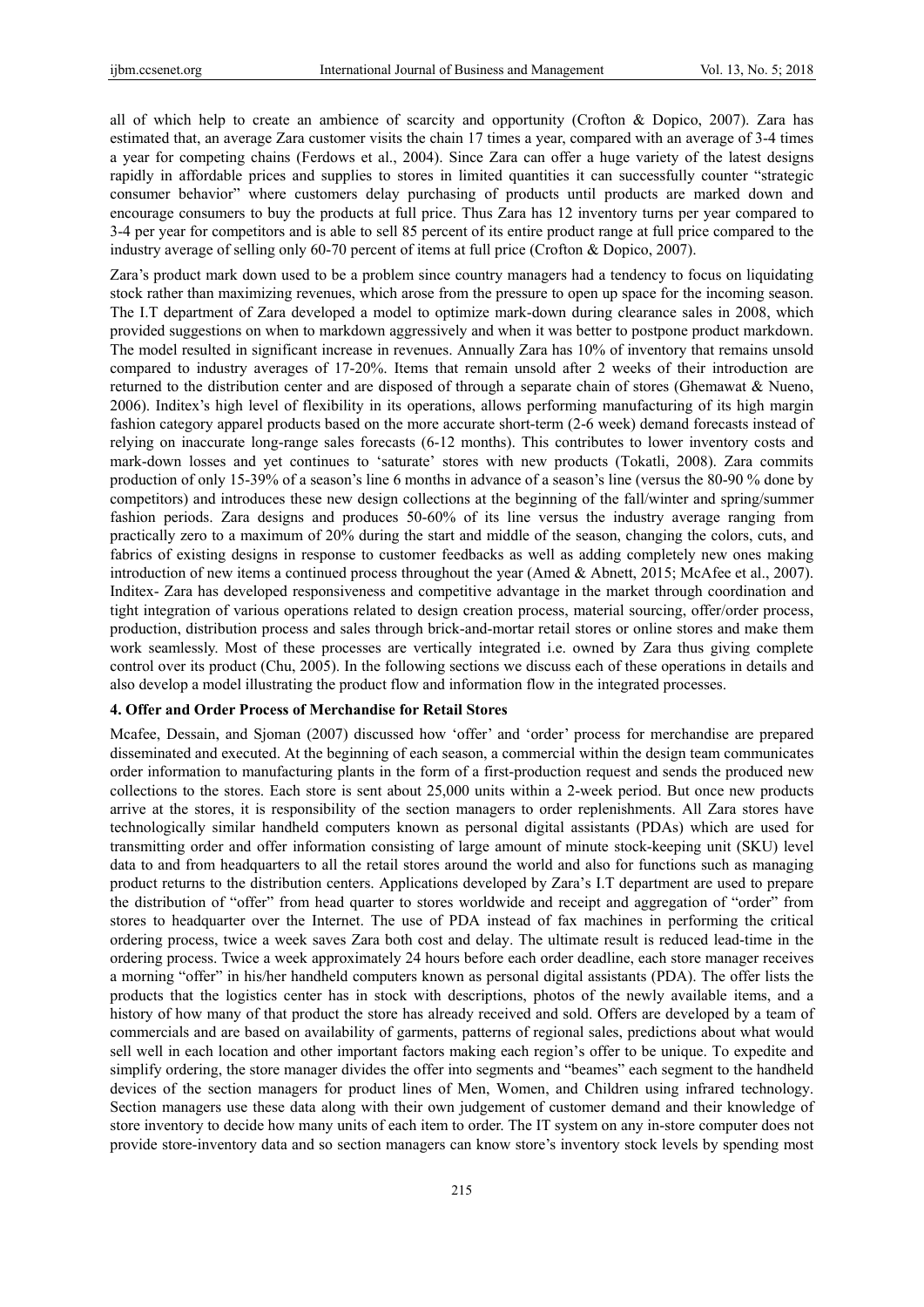of their time on the selling floor. Each section manager using their handheld device fills in their part of the offer as they explore through the store, and send their part back to the store manager. Store managers after evaluation sends the completed form, now called "the order," back to head quarter at the pre-designated day and cut-off time for order placement, twice a week. Zara places very strict restrictions on the deadline for order placement. If a store slips its deadline, it has to wait until next time (Ferdows, Lewis, & Machuca, 2003) and head quarter in La Coruña calculates a replenishment-only order for them based on what they had sold since the previous order and sends inventories accordingly (McAfee et al., 2007).

Another application aggregates "the order" sent from each store at the SKU level and compares to available total supply of inventory for each SKU in the distribution center. In cases supply matched demand for a particular SKU, the application simply allocates the inventory according to specific store's order requirement. In cases when supply and demand are imbalanced, the application highlights the situation and executes commercials' decisions about how to allocate products. These commercials at headquarter also known as "country manager" are in charge of order fulfillment by controlling the flow of product to stores. Their responsibility is to match the supply of finished clothes coming from factories worldwide into the distribution center with the stores' demand for these pieces. They work with two categories of information: the aggregated orders from all stores which are finalized soon after the order deadline has passed and the total supply of inventory in the distribution center at the same point in time. Both these types of data are at the SKU level. They are assisted by computer algorithms, developed in partnership with Massachusetts Institute of Technology, which help to get the right mix of sizes for stores. However, the commercials still have the independence to adjust everything manually, depending on local feedback and market knowledge. These commercials or country managers gather information at multiple levels of aggregation. In addition to analyzing sales data, they also talk to regional managers to get an aggregated view of regional trends and with store managers to get crucial information on what their customers like, dislike, and request, as well as feedback on how new items are selling. Most country managers have worked in stores, often as managers, so they know the right questions and understand the answers when speaking to regional managers (Sull & Turconi, 2008). In times when demand for an SKU exceeds supply the commercials prioritize the stores with supplying the available inventory that had been most successful at selling the item. To decide upon the future production requirements for each SKU, these commercials collaborate with the product managers. Production could be immediately increased by placing replenishment requests if demand exceeded supply. And production could be stopped by decreasing replenishment requests and eventually halt forwarding fresh factory orders altogether in cases supply exceeded demand. Finally, commercials also ship new items in limited quantity to certain key stores in targeted geographies for which they want to assess demand. If consumer reactions are unambiguously positive, the items are produced on a larger scale and stocked up in the two weeks. And when the items turn out to be unpopular, the limited initial inventory minimizes the resulting markdowns (Ghemawat  $\&$ Nueno, 2006; Sull & Turconi, 2008). When commercials find that garments selling slowly in one area are popular in another area, they can trigger store-to-store product transfers (McAfee et al., 2007).

Caro and Martínez-de-Albéniz (2015) noted that previously, there were two problems in Zara's inventory allocation process. *First* since the store manager's remuneration was dependent to total sales in the stores, there was an inclination for store associates to order quantities exceeding their true weekly requirements, specifically when they assumed that the inventory level of a popular selling item could be in limited supply at the distribution center. *Secondly,* Zara put merchandise on display only when the complete set of sizes for a merchandize was available. Otherwise the merchandise would be put out of display area. Therefore ensuring that a complete set of products were available in the store at every point in time was a complicated rationing problem that needed to be performed by the inventory allocation operation team for thousands of products in just a few hours. In 2005, Zara developed and adopted a new allocation process mechanism based on formal forecasting and optimization models. Two categories of information including past sales data and order information of store managers are fed into the forecasting and optimization model that could maximize sales in the stores while incorporating inventory availability and the display policy regarding sizes. The utilization of analytical models, also known as Operations Research, focused on finding the global optimum for the chain rather than many local optima for individual stores and helped to create a scalable process with consistent allocation rules. The new mechanism was able to allot inventory where it was most required and was able to ship specific sizes only where it was likely to generate sales. Overall, sales increased by approximately 3-4% (Caro & Martínez-de-Albéniz, 2015).

#### **5. Zara's Internalized Design Phase**

Ferdows et al. (2004) posited that Zara's single, centralized design and production center is linked to the Inditex headquarters in La Coruna with an area of 1.7m sq ft. Zara's design center consist of 3 spacious halls each dedicated to clothing lines for women, men, and children. Each clothing line is operationally distinct because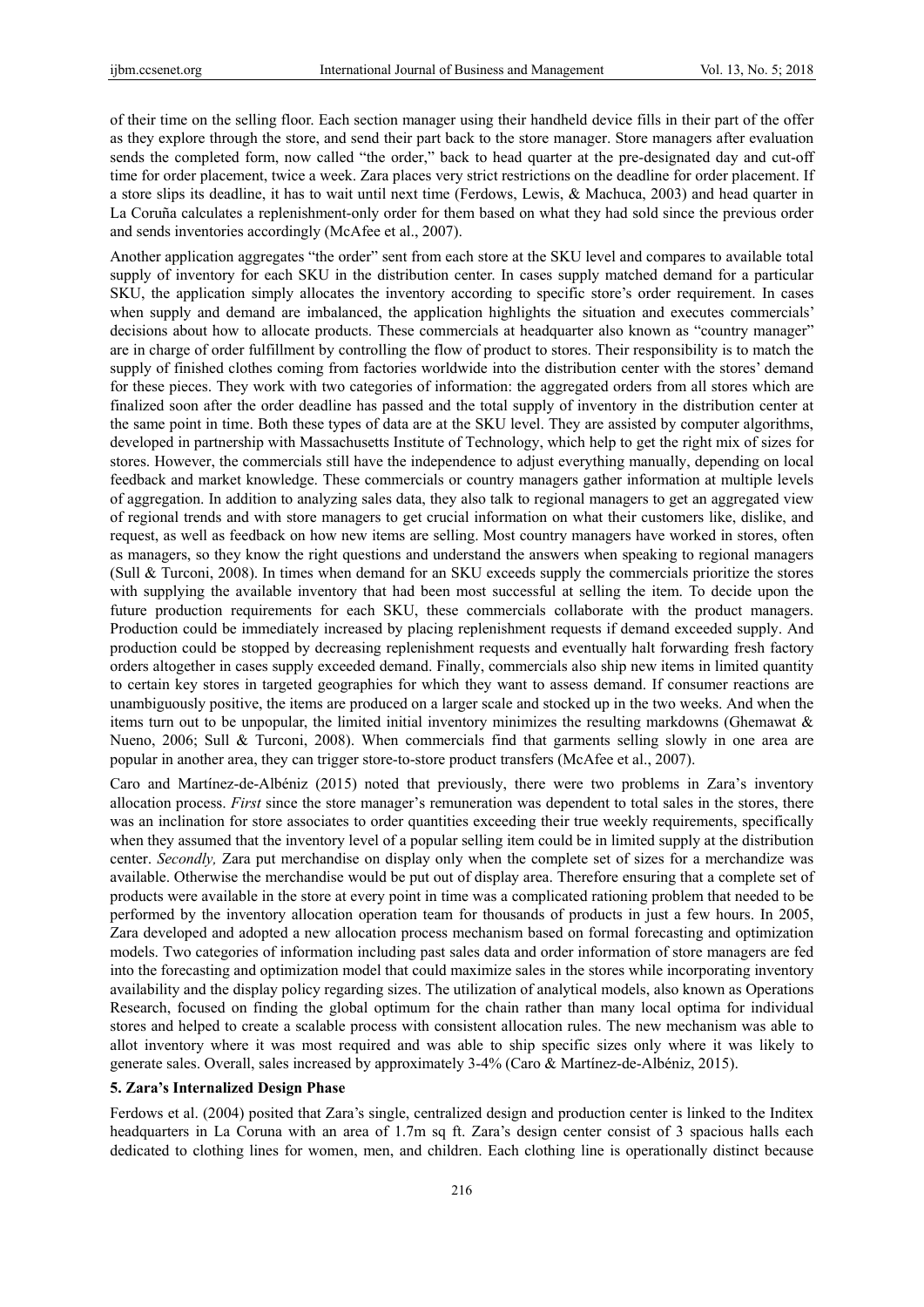separate design, sales, procurement and production-planning staffs are dedicated to each. Though it's more costly to operate three different channels, the information flow for each channel is swift, direct, and free from inaccuracy thus profoundly increasing the responsiveness of the overall supply chain. At Inditex, the design teams consist of 700 highly talented designers who translate the desires of customers into the fashion (Inditex Annual Report, 2017). In addition to raw creativity, these designers also need attention to detail, analysis, instinct, insight and simple human empathy.

#### *5.1 Designers Are Co-Located*

Omera, Christopher, and Creazza (2012) suggested that when there is low coordination between designer team and other members of supply chain like buying team, merchandizing team, pattern-makers and suppliers it often causes delay in range planning for new collections thus increasing product development lead time and choking responsiveness. This situation can be solved by co-locating them so as to enable cross functionality and thus high coordination. As such they can have increased product knowledge and can streamline the product design decision making process. The team can use standard frameworks and process mapping which can quickly be communicated across the supply chain. Both the velocity and quality of design process is enhanced as design process is managed in coordination with other functions in the supply chain. Sull and Turconi, (2008) discussed how at Inditex, its design team, commercial team, market specialists, procurement teams and production planners work in tightly synchronized teams at headquarters.

## *5.2 Design Development Process for New Products*

It is absolutely necessary to foresee fashion trends and fickle consumer preferences in the rapidly changing fashion industry. McAfee et al., (2007) noted how sales associates and section managers at the stores keep track of customer's feedback on different product lines, popular items and also try to identify patterns in terms of item, style and color that customers look for and update the store managers with these patters. At Zara stores unlike competitors, floor staffs do not court customers or provide formal fitting services, rather work on displaying freshly arrived products quickly and effectively. Zara generally employs young fashion-conscious staffs in the retail stores that pay meticulous attention to identify local trends from media or public places. *Store managers* worldwide use customized handheld digital devices to quickly and accurately exchange market data such as sales trends broken down by style, color and size and use phone conversations or visits headquarters (only key store managers) to continuously communicate the detected patterns with a group of *commercials known as store product managers or commercial-sales specialists.* These commercials have great acumen in determining what clothes would be designed and manufactured and decide possible price points for products. Commercials could also create, extend and modify collections. Each team of commercials is dedicated to a section of the store (Men, Women, or Children). These commercials serve as head quarter's main interface with network of retail stores worldwide by working in proximate office spaces to the product teams. *Product teams* usually consist of two designers, one procurement planner responsible for purchasing material and one production planner responsible to place production orders with the factories. Primary estimation of production costs and available production capacity are done by procurement and production planners. The cross-functional teams can scrutinize prototypes in the hall, select a design, and commit resources for its production and introduction in a few hours, if needed. Each commercial-sales specialist has regional expertise, as they are able to dissect tastes and customer habits through analysis of quantitative data (i.e. twice weekly order data and daily point of sales (POS) data from stores) and qualitative information communicated via voice call/meetings by store managers regarding customer reactions towards new products and customer needs i.e. desires regarding styles, materials, colors, and silhouettes requirements (Sull & Turconi, 2008). They communicate their comprehensive understanding to the design teams at the head quarter thus helping designers keep in alignment of fast-changing trends and demands. They also provide instant feedback to the look of the new designs created by designers in terms of style, color, fabric.

Using the comprehensive information, designers get an idea of latent demand for possible fresh products that could not be identified through an automated sales-tracking system. Designers combine the comprehensive information (i.e. POS data, order data and qualitative data) along with the emerging fashion trend they perceive from discotheques, streets, movies, surveillance of clothing designs and styles chosen by opinion leaders or on successful television serials, competitor's stores, couture fashion shows, trade fairs and magazines to create new design sketch by hand and computer aided design (CAD) system (Mazaira et al., 2003; Sull & Turconi, 2008). Using CAD system designers can make further modifications for improved matching of weaves, textures, and colors etc. (Ferdows et al., 2003). Zara's design team at its headquarter creates 40,000 items a year from which 12,000 are selected for production while key competitors would typically produce 2,000-4,000 (Ghemawat & Nueno, 2006). The generation of huge variety of products is possible because Zara utilizes process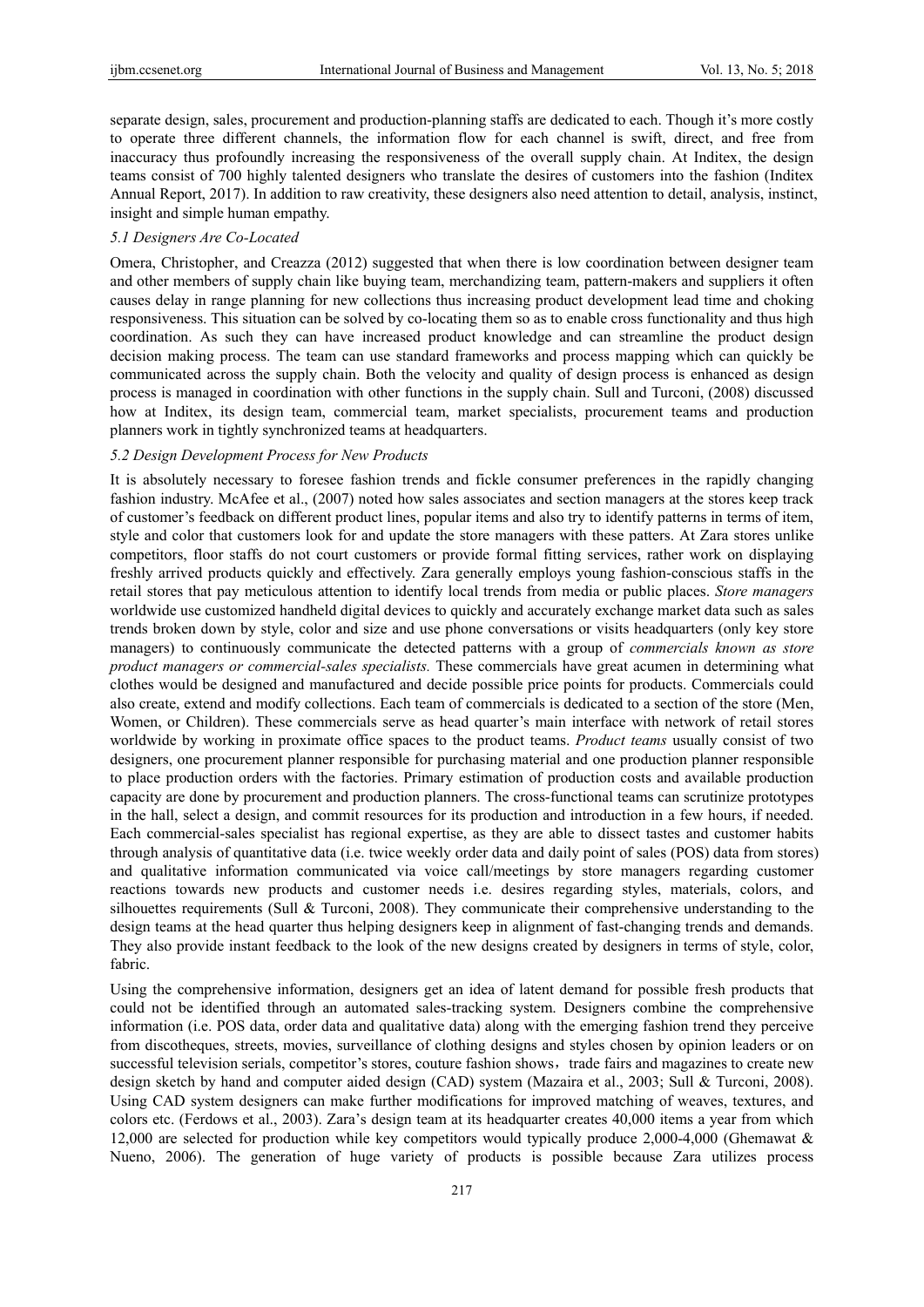standardization in the design phase of its products through developing standardized design modules also known as vanilla box designs (Fraiman & Singh, 2002; Pich, Hay den, & Harle, 2002). At the start of each selling season, the designers create a library of design modules that serve as platforms also known as 'vanilla boxes' for the models that will be eventually launched. The concept design modules are stored in image format in computers and are not any kind of physical inventory (Venkatesh & Swaminathan, 2004). Designers at Zara can comprehensively identify the latest fashion trend which is a combined result of information received from Zara stores (e.g. order data, store managers' understanding of fashion trend and POS data) and their own understanding of fashion trend they perceived through field visits discussed earlier. Designers use the identified latest fashion trend to give adaptation or customization to the library-held 'vanilla box' designs, and create nearly 5-8 new designs per day (Venkatesh & Swaminathan, 2004). If the 'vanilla box' designs were not available to the designers, the design process could take longer time. Design by 'vanilla box' approach helps to simplify the intricacy of product variety that is innate in the fashion apparel industry and help manage the short product life cycle. Zara is an exemplar of process standardization applied at the design-manufacturing interface, so that the time point of product differentiation and production can be delayed (Venkatesh & Swaminathan, 2004).

Ferdows et al. (2004) found that the created designs are handed over to the pattern-cutting and sample-making section or prototype shop. Skilled workers develop product prototypes manually in a couple of hours as compared to 1-2weeks needed by most fashion companies that outsource prototype production. In-house prototyping although costly is vital to maintain the quick velocity of design decisions. The quick pace of prototyping allows designers to experiment more flexibly with possible items. Sull & Turconi, (2008) found that prototypes of garments-to-be are placed in the "Fashion Street"- a long parade of stores resembling the high streets of Milan or London along with rest of the collections, situated one level down beneath the  $24,000 \text{ m}^2$ design hall. Fashion Street helps design teams visualize how new products will blend into the overall picture of the company's current product offerings. Finally designs are selected for production and commercials communicate the selected items with production plants in the form of initial production order. As illustrated in Figure 1, Inditex-Zara seems to have put in place a 'product innovation laboratory' that develops a constant stream of fresh and customer-oriented products.



Figure 1. Design development process of total product collection

Source: Authors.

#### **6. Mater rial Procurem ment**

Zara uses targeted volumes of aggregated fashion category apparel items to be produced in their manufacturing facilities to accurately determine their required quantity of fabrics to be purchased in advance (MacCarthy & Jayarathne, 2009). Inaccurate estimation of quantity for fabric requirement will result in either a network that is unable to supply the required volumes because of capacity limitations or one with costly unutilized spare capacity (Christopher et al., 2004; Tyler, Heeley, & Bhamra, 2006). Since the required lead time for fabric supply is significantly longer than garment production cycles, advance fabric purchase enables the garment production system to be separated from the longer lead time of fabric manufacturing. MacCarthy and Jayarathne (2009) noted three alternatives in the dyeing process in that, apparel product may be assembled from fabric pre-dyed by fabric manufacturers; assembled from undyed fabric subject to dyeing in retailers' own dyeing facility and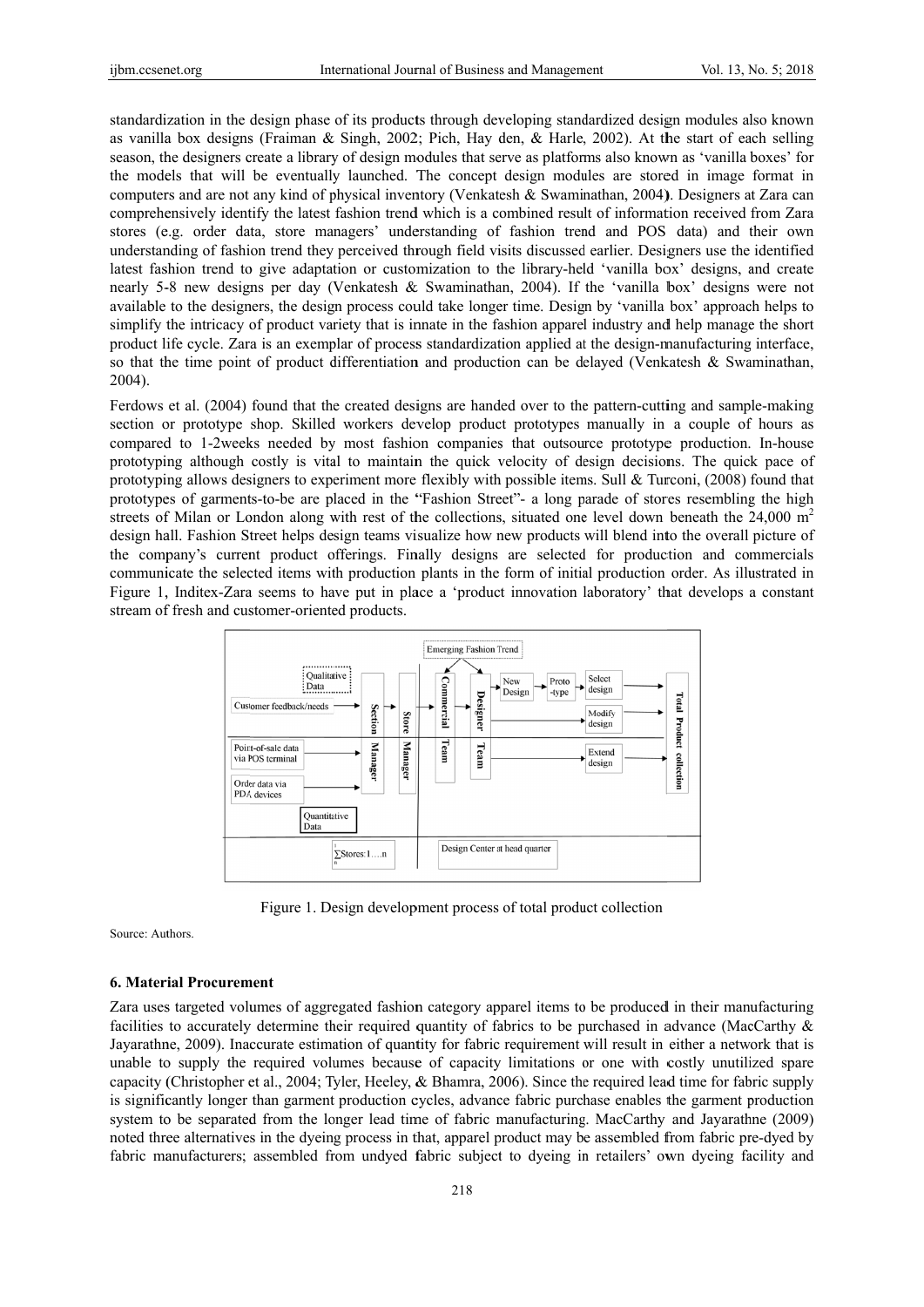finished garments may be dyed once assembled. Zara uses the second alternative for production of fashion category apparel items that is fabrics are bought in undyed and uncut form. Zara stores 50% of its fabrics in a 'grey' undyed state and the fabrics are later adapted into different colors by dyeing in own manufacturing facilities, after precise customer order specifications have been received (BusinessWire, 2002). This strategy enhances responsiveness by enabling them to react faster to midseason color changes (Ferdows et al., 2004). This also reduces risk since numerous styles of clothes may often be manufactured from a specific fabric type (MacCarthy & Jayarathne, 2009; Yang & Burns, 2003). Much of this volume is channeled via Comditel with offices located in Barcelona and Hong Kong, a 100%-owned subsidiary of Inditex (Zara's parent company group) that manages over 932 independent suppliers of fabric and other raw materials located in Italy, Spain, Germany, Portugal, Greece and Far East. None of these suppliers account for more than 4% of Zara's total fabric requirement in order to minimize any dependency on single suppliers and encourage maximum responsiveness from them (Ferdows et al., 2003). Fabrics are delivered directly to distribution center within 5 days of orders being placed (SCM Globe, 2016). Comditel handles the dyeing, patterning, and finishing of gray fabric/cloth for all of Inditex's brands, not just Zara, and supplies finished fabric to external as well as in-house manufacturers, a process that typically takes a week (Ghemawat & Nueno, 2006). Two of the other subsidiaries of Inditex that source fabric for Zara are both located in Hong Kong namely Inditex Asia, Ltd. and Zara Asia, Ltd. These two subsidiaries principally purchase the synthetic and fashion fabrics from suppliers located in Asia (Chu, 2005). Zara also collaborates with Fibracolor (a dyestuff producer part owned by Inditex and Zara purchases 20% of its output) to facilitate rapid changes in its printing and dyeing operations.

#### **7. Production Operations: Internal Manufacturing and Outsourcing**

Zara has made considerable capital investments to gain control through ownership over the production, distribution facilities and retail channels, all of which facilitates to boost the supply chain's responsiveness to new fashion trends and unpredictable demands. Zara's vertically integrated manufacturing operations enable them to constantly introduce new items to their stores in lead times as short as 15 days rather than the average 6 months needed for luxury brands (Ton, Corsi, & Dessain, 2010). Owning production assets increases Zara's overall organizational flexibility and gives significant control over schedules and capacities that would not be possible to achieve if the company were totally reliant upon external suppliers, especially ones located in the far-east (Ferdows et al., 2004). Functional by garment type, Zara's manufacturing plants use sophisticated just-in-time manufacturing operations, developed in collaboration with Toyota, that allow the organization to customize its production operations and exploit innovations (Ferdows et al., 2004). Zara can flexibly adjust production volume of specific garments swiftly and effortlessly because it usually runs many of its plants for only a single shift. These highly automated manufacturing facilities can operate extra hours if needed to meet seasonal or unanticipated demands. Zara's ability to flexibly ramp its production up or down has a huge implication in that, product lines that did not sell well can be quickly cancelled while the popular items could be quickly replenished. Ferdows et.al, (2003) found that due to the high level of flexibility in Zara's manufacturing operations "pre-season inventory commitment"- the level of production and procurement in the supply chain for Zara is 15%-20% of anticipated sales versus industry average 45% -60%. The "in-season commitments" at Zara are 40% - 50% whereas the industry average ranges from almost zero to a maximum of 20%. This helps to avoid inventory backlogs, clearance sales or inventory stock out that are a regular drain on the profit in the industry.

*Internal manufacturing* is performed by 11 fully owned plants, most of them positioned in and around Zara's headquarters in Arteixo, Northern Spain (Amed & Abnett, 2015; Inditex Annual Report, 2017). These manufacturing facilities are heavily automated and perform only the capital-intensive initial production processes such as fabric dyeing; pattern design using (CAD); CAD marker making ( i.e. creating layout of pattern pieces); pattern manufacturing and fabric cutting into those patterns using automated knives or lasers aided by computer aided manufacturing (CAM). These machines can calculate how to position layout of pattern pieces on the marker efficiently and quickly on computer screens to map out the individual parts for a garment on the fabric. The machine thus minimizes fabric waste while cutting over 100 layers of cloth at single cut (Ghemawat & Nueno, 2006; McAfee et al., 2007). The cut fabric pieces are then sent to a network of more than 400-450 partner factories located nearby the Inditex-owned factories in Galicia and Portugal to perform the labor intensive assembly/sewing operations. Zara employs about 3,000 workers in these factories performing assembly processes in Spain at an average wage rate of 8.00 euros/hour compared to average labor wage rates in Asia of about 0.40 Euros/hour (Amed & Abnett, 2015). These partner factories/subcontractors often collect the cut pieces, along with the associated materials such as buttons and zippers in small vehicles. Zara meticulously monitor their operations to safeguard quality, conformity with labor laws, and above all else adherence to the production schedule. The relationship between Zara and its subcontractors are generally long-term and as such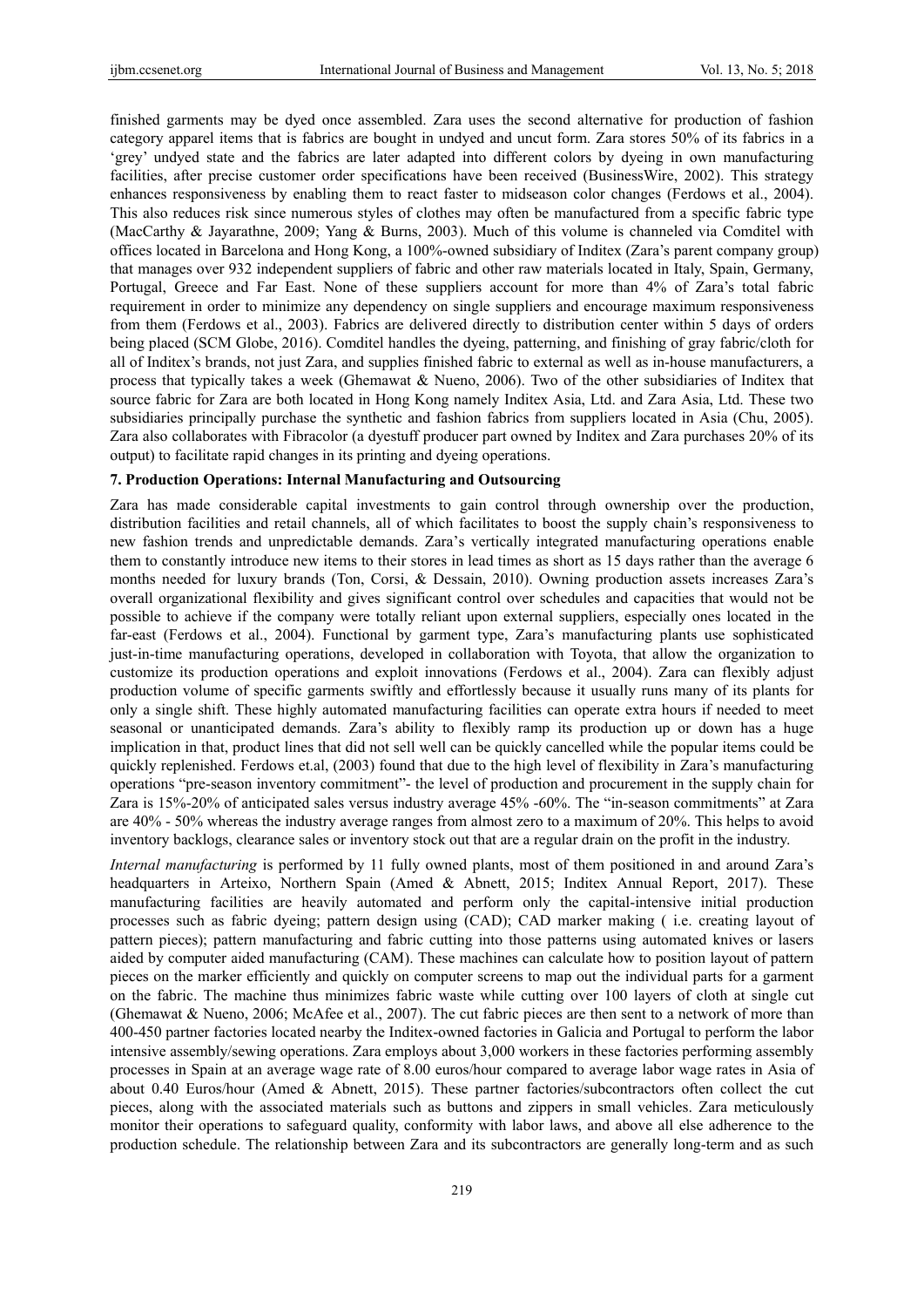Zara collaborates with its subcontracting partners by providing technology, logistics and financial support. The partner factories then bring back the assembled items to Zara's factories, where each piece is inspected for quality control during ironing (by machine and by hand), given a machine-readable tag and packaged. The finished products are then dispatched on hangers grouped by model and size, through part of the 211 km network of rails to Zara's Arteixo distribution center. Completed products procured from external suppliers are also sent directly to the distribution center. Zara implements a sampling methodology to ensure quality for the incoming products (Ghemawat & Nueno, 2006).

Zara also outsources the *fashion category products* to original design manufacturers (ODM suppliers) in geographically proximate countries such as Turkey, Morocco Portugal and Bulgaria that helps to compress order-to-delivery lead times (Gereffi & Memedovic, 2003; Tokatli, 2008). "Transport time", a location factor other than the "transport cost" factor generally considered in economic geography models, allows for comparative advantages to be reassigned in favor of these geographically proximate countries (Orcao & Pérez, 2014). Although production in these proximate sources is expensive compared to distant countries with cheaper labor wage rates, it significantly enhances flexibility. Zara can quickly cancel unpopular product lines, and avoid inventory backlogs and product markdowns that are a regular drain on profit (Tokatli, 2008). These countries have increased their competence through industrial upgradation to become ODM suppliers (Scott, 2006). The suppliers are therefore able to develop and supply designs of their own in consultation with their buyer; prepare samples and prototypes; procure fabrics and able to translate concepts into varieties of finished products; able to manufacture sophisticated high quality fashion garments and tailored suits with the required flexibility and speed; in a variety of styles in shorter runs (Tewari, 2006; Tokatli, 2008). Production in these European proximate countries is typically 15%–20% more expensive for Zara compared to distant Asian countries due to higher labor costs. However the attained capabilities of rapid responsiveness to demand changes in terms of volume/ variety and frequent product replenishment option for the fast fashion retailer help attain fast inventory turnaround and minimize market mediation costs which in turn counterbalances higher manufacturing labor costs (Abernathy, Dunlop, Hammond, & Weil, 1999). Zara procures the more price-sensitive but less time-sensitive basic category apparel products by outsourcing total production processes to OEM production/full package sourcing networks located in distant sources such as China, Bangladesh, India, Pakistan, Vietnam and Cambodia where labor wage rates are lower and order-to-delivery lead times are significantly longer compared to local/proximate sourcing (Ferdows et al., 2004; Inditex Annual Report, 2005).

#### *7.1 Inditex's Supplier Portfolio*

Inditex works with a total of 1805 supplier situated in 53 countries. 59% of the 6959 factories Inditex works with, in total are in proximity to their headquarters in Arteixo (A Coruña, Spain), mainly in Spain, Portugal, Turkey and Morocco which also form among major production centers (Inditex Annual Report, 2016). The fashion category apparel products are sourced from these proximate factories. The rest 41 % factories are located in Asian regions (e.g. China, Bangladesh, India, Pakistan, Cambodia, and Vietnam) and South-American region (e.g. Brazil and Argentina) from where basic category apparel is sourced (Ferdows et al., 2004 and Driscoll & Wang., 2009). 50% of all items are manufactured in its own network of Spanish factories, 26% from Europe (e.g. Portugal, Bulgaria, Lithuania, Romania) and 24% in Asia (e.g. China, India, Pakistan, Bangladesh, Cambodia, Vietnam) and Africa (e.g. Turkey and Morocco) (Amed & Abnett, 2015). Inditex currently has 12 local dialogue platforms or geographic 'clusters' located in their sourcing regions i.e. Spain, Portugal, Morocco, Turkey, India, Pakistan, Bangladesh, Vietnam, Cambodia, China, Brazil and Argentina. These clusters encompass over 95% of Inditex's production chain (Inditex Annual Report, 2017). Each cluster is a group of stakeholders based in the same geographical region comprising of suppliers, manufacturers, trade unions, international purchasers and local Inditex CSR teams. Cluster strategy spurs collaboration between the different agents involved, significantly enhance the productivity of local manufacturers, and enable Inditex to share technology with them as a source of competitive advantage (Inditex Annual Report, 2017). Additionally, these clusters offer opportunities for cooperation with suppliers and are devised to advocate a more sustainable supply chain and production environment within a core geographic region. As such Inditex is successfully able to deploy strict social compliance and labor standards which ought to be followed by its suppliers locally and thus makes sure its suppliers' business activities have a positive impact on their communities. Inditex also joins forces with governments, non-governmental organizations (NGOs) and worker/civilian associations in order to foster engagement with its suppliers and manufacturers.

## **8. Logistics and Distribution Operations**

Inditex has a total of 10 logistics centers located close to the head offices of each of its eight brands in Spain (*Inditex Annual Report,* 2017). The distribution center in which apparel merchandise for Zara is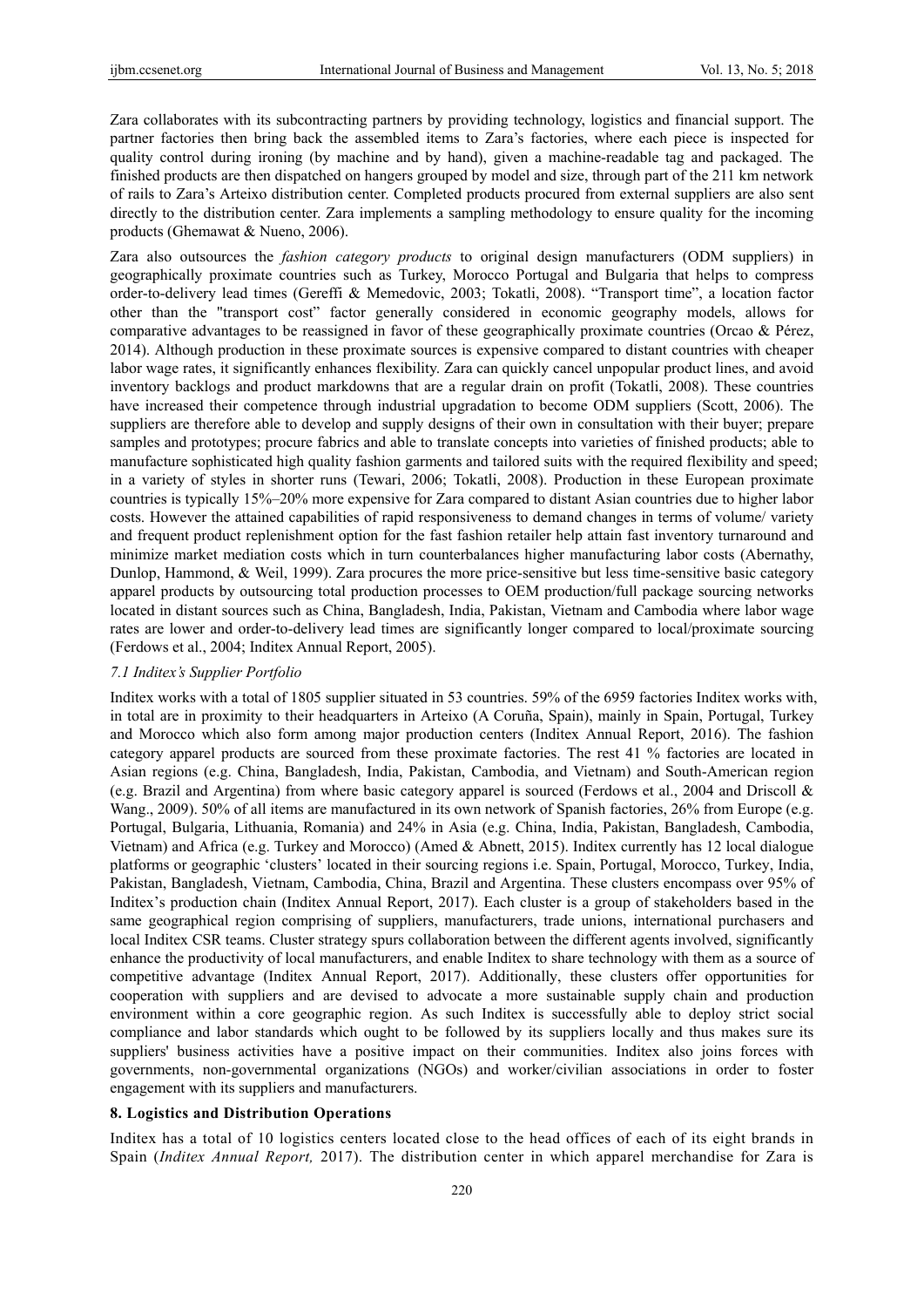processed is located in Arteixo, A Coruña, Spain (SCM Globe, 2016). The distribution center (DC) of Inditex-Zara called "The Cube" is huge at 464,500 square meters (5 million square feet) and highly automated located in Arteixo, Northwestern Spain, along with company headquarter and 11 manufacturing facilities (Caro & Martínez-de-Albéniz, 2015). These 11 Zara owned factories are located within a 16 km (10 mile) radius and in addition is also connected to the distribution center with underground monorail links. These underground tunnels with high speed monorails (about 200-211 km of rails) are used to transport cut fabric to these plants for dyeing and assembly into clothing items. The manufacturing plants also use the monorail system to return finished products (approximately 50,000 garments/week from each factory) to the distribution center for shipment to stores (Butler, 2013).

Inditex-Zara's competitor's regular practice is that products produced from different production points are shipped first to distribution centers to regional warehouses to individual country markets. It usually takes 2-4 weeks for Zara's competitors to transport their products from one of their distribution centers to each country market via a regional warehouse. Their underlying reason is to save transportation costs by using low cost thus slow modes of transportation and keeping a large inventory at each logistical point since they source in large quantities from each production point in order to enjoy scale economies. In addition they save their transportation costs by not overlapping or duplicating their transportation routes since they ship their products made in the local markets directly to the local distribution centers instead of shipping back to a few centralized distribution centers like Zara. On the contrary, every Inditex product regardless of its origin or destination is delivered to the allocated distribution centers of each brand in Spain, where it is picked, sorted, packed and freight loaded to be sent on to the company's global store network of those brands (Orcao & Pérez, 2014).The clothes stay in the DC from a couple of hours to a maximum of three days since the distribution center is a point to move the merchandise rather than to store it. The objective is to manufacture and deliver only what and when the stores needed those specific items. At the distribution center, shipping of garments of exact sizes and styles as par ordered by retail stores is organized within 8 hours of a store placing an order (Chu, 2005). Inditex usually reserves 100% excess capacity in its distribution centers so as to be able to react to demand surges during the beginning of the two selling seasons in January and July or even to unexpected demand surges by boosting utilization rates of its unutilized capacity.

Mcafee, Dessain and Sjoman, (2007) noted that inside the distribution center, the most sophisticated and latest automated systems track where each SKU is stored as it enters the DC and controls the conveyor belts to pick them up and drop them off at the correct places thus allotting individual garments piece by piece depending on the needs of individual stores. The applications that control the DC's automation are developed by Inditex's IT department often in collaboration with the vendors of conveyor equipment. The garment pieces move along the carousel until they reach and fill in their allocated boxes and racks (for hanging items). These barcode marked boxes containing finished garments and each designated for individual stores are grouped and stored on the network and is called by the system when needed (Butler, 2013). These boxes leave the distribution center and are transported to a Zara's state-of-the-art logistics center (120,000-square-meter) located in Zaragoza, Northeast of Madrid, and Central Spain. This logistic center is situated proximately to the local airport and has direct connection to the railway and road network. And from there they are delivered by trucks to retail stores in Europe and by air freight to deliver clothes to distant markets twice a week (SCM Blog, 2016). Chu, (2005) noted that 20%-25% of Zara's products are air shipped and the rest is transported by sea freight and truck. About 65% of Zara's garments shipped are folded and 35% are shipped hung. Hung garments are expensive to ship compared to the folded garments since they take up more volume, but this is done so that the merchandise can be delivered to the stores floor-ready. The transportation and distribution of Inditex's products to stores is undertaken entirely by external contractors (*Inditex Annual Report*, 2017). The deliveries reach destined stores around the world in delivery times as follows: Europe – 24 hrs. United States-48 hrs.; China-48 hrs.; Japan-72 hrs. (Ferdows, 2004). Ferdows, (2004) stated that since all the items that are shipped to stores have already been pre-priced and tagged, store managers can put them on display the moment they come off delivery trucks, without having to iron them. The requirement for monitoring at this stage is reduced because the shipments are 98.9% accurate with less than 0.5% shrinkage. It is obvious that for Zara, speed is a paramount concern and distance is not measured in kilometers, but in time. Stores place orders and receive deliveries twice a week. Guided by inventory optimization models, each retail store gets a tailored assortment of products exactly as par ordered twice a week often within 2-4 days after order placement, depending on store location.

#### **9. Retailing Operations**

To rapidly match changing customer's needs, Zara practices a total control of the retail-chain through forward integration and retaining ownership of 90% of its stores (Sull & Turconi, 2008). Zara uses franchise only in risky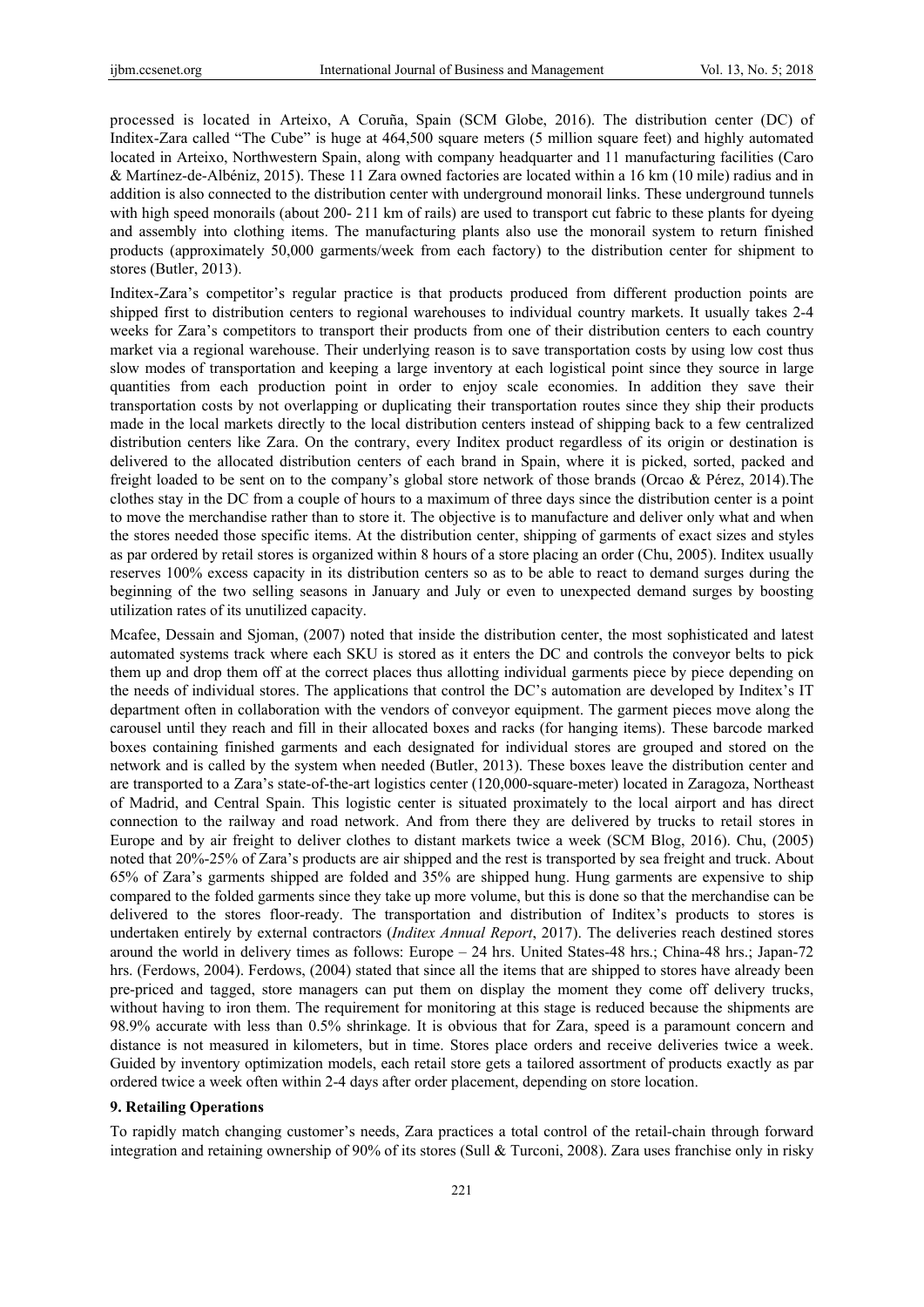countries or in countries where wholly owned stores are not allowed to operate (Tokatli, 2008). However Zara's franchise agreements are usually designed as a 5-year contract with fees of 5-10% of total sales and Zara always reserves the right to either buy out the franchisee or open wholly owned stores during that contract period. This arrangement allows Zara to experiment markets in new countries without bearing significant financial risk (Caro & Martínez-de-Albéniz, 2015). During the first half of year 2017, Zara's global reach in total of 94 markets encompassed 2,236 physical stores (*Inditex Annual Report*, 2017). McAfee et al., (2007) stated that this allows Zara to expand its direct connection to the critical last step in the supply chain which is its customers. It is possible to install unified (POS) systems in the stores that can track real-time global sales information which gives an accurate picture of true customer demand; evolving and fast-changing customer preferences and constantly changing fashion trends in real time. Multiple POS terminals installed in a typical store transfer their respective comprehensive sales information for all SKUs performed in a typical business day to a mother POS terminal in the store. This mother POS terminal transfers the aggregated data to head quarter connected via modem. Thus Inditex is able to track real-time information on status of inventory at the precise SKU level from stores and can quickly transfer to the upstream operations of design, procurement, production, and distribution on a constant basis. This helps to mitigate the so-called 'bullwhip effect'-the tendency for fluctuations in market demand information to get exaggerated as they are transmitted back up the supply chain. A modest change in retail orders, for instance, can result in wide variation in orders as it reaches the factory while being transmitted through wholesalers and distributors (Whang & Lee, 1998). Additionally it gives Zara more sway over retail inventories in terms of product mix, pricing and quantity offered and other factors. The level of control achieved allows Zara to set the pace at which products and information flow (Edmondson, 2003). Ton, Corsi and Dessain, (2010) stated that, stores are at the core of Zara's business model and it is where Zara constantly takes the pulse of its customer demand. Zara places the stores in prime locations that attract voluminous flow of upscale shoppers in the most high-profile commercial areas, often including landmark buildings in the premier shopping streets and upscale shopping centers around the world. The average size of the stores is 1200-1,376 square meters and carries about 40,000 units of inventory. Shop floors are designed to be spacious and therefore the product density of a typical Zara store is 28 units of inventory per square meter while traditional retailers usually have between 32 and 43 units of inventory per square meter. Ton, Corsi and Dessain,(2010) found that most of the selling space in a typical Zara store is left empty in order to create a pleasant, spacious and uncluttered shopping environment and let customers explore the products for themselves. Additionally offering fashion forward apparel in fewer quantities creates a feeling of desperation among customers. Thus when shoppers find something they like they impulsively make a purchase because the item would likely be sold out a week later. Only 70 percent of inventory is put on display at sales floor while rest 30 percent of inventory is kept in backroom. Sull and Turconi, (2008) stated that designs for store displays (i.e. looks for windows and interiors in terms of themes, color schemes, and product presentation) are centrally- designed and prototyped by teams of merchandisers at an indoor street containing model store windows located within the Arteixo headquarter. The reason for significant centralization of store layout and interior presentations of store window displays is to promote its same market image worldwide. These ideas are carried to the stores by regional teams of window dressers and interior coordinators. The shop windows are updated every 3-4 weeks. Butler, (2013) stated that Inditex spends more heavily and more frequently than key competitors in renovating and updating the layout and decor of its store base for each of its brands with new designs every 18 months. 300-400 stores are renovated per year at a cost of €1.4bn/year and thus add to one of the main areas of capital expenditure for Inditex. Attractive interior and exterior of stores provides customers with a sense of luxury and a special store experience. All of this is important for Zara as brand recognition is dependent upon store visibility. Additionally, these retail stores and word-of-mouth of customers do the advertising to draw in new shoppers. Crofton & Dopico, (2007) stated that Zara spends relatively little on advertising (0.3% of sales turnover compared with 3.5%-5.4% by its competitors in 2001) and even does not exhibit its new merchandise at the ready-to-wear fashion shows rather are first displayed in its stores. Rather Zara spends its money on opening new stores instead of spending huge sum of money on advertising campaigns. The little ads that are undertaken are to only publicize its twice yearly sales and to announce the opening of a new store.

Inditex has taken a number of important initiatives to streamline customer's purchase process, reducing their waiting times and offer new options for buying, exchanging or returning products all of which are aimed at offering a satisfying shopping experience to consumers. *First*, Inditex finished implementing Radio frequency identification (RFID) technology at all its Zara stores in 2016, and aims to install it in all the stores of its other brands by 2020 (*Inditex Annual Report*, 2017). RFID technology allows garments to be individually identified and located quickly and with precision and increases product security from the moment they are fitted with microprocessor-based security tags at logistic platforms until the point of sale. Therefore the items and sizes that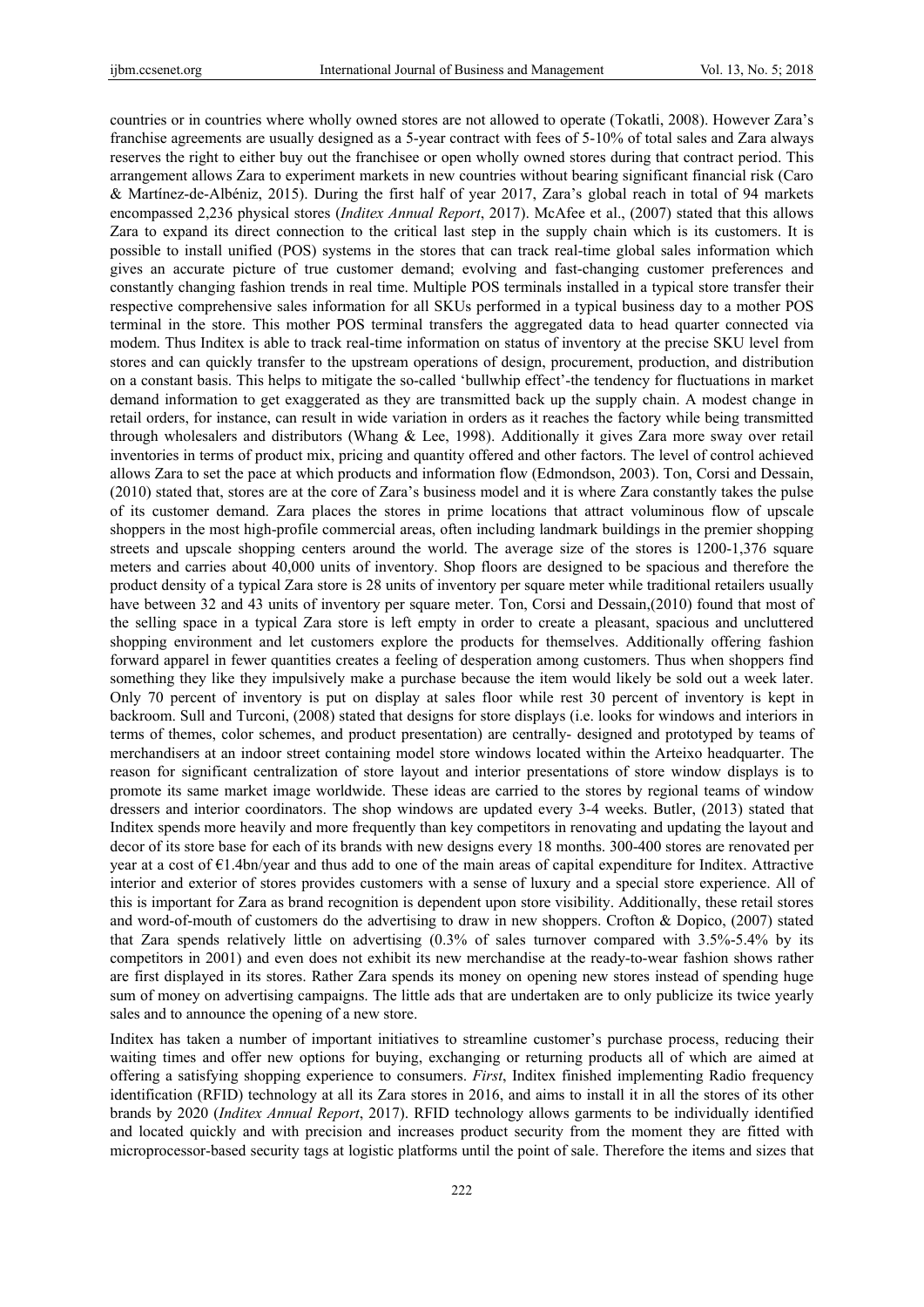have been sold out on the shop floor but stock is available in the back room can be quickly detected and re-stocked in the sales floor in real time thus avoiding lost sales and maximize profits which otherwise used to be a time consuming process. RFID also forms the backbone of many other projects to improve the quality of shopping experience by customers (Inditex Annual Report, 2017). Inditex launched digital tags and interactive fitting rooms which are based upon radio frequency identification (RFID) technology. Digital tags help the sales staff in stores to match items and recommend complete outfits. This initiative also provides consumers with information about the quantity of items available in a more visual and attractive way. Interactive fitting room is installed with touch screens that offer consumers a complete shopping experience by giving them information about the products available in-store or catering the option to purchase them online. The objective of interactive fitting rooms is to reduce customers' waiting time while sales staff brings them other sizes, colors or styles when trying on the clothes. With this system, users would no longer have to leave the fitting room to find the items. *Secondly,* in order to offer quick and convenient access to their merchandise, Inditex is fully integrating their sales channel i.e. both brick-and-mortar and online. Under this model, customers have the choice to request in-store collection of their online purchases for free or home delivery for a fee. In cases when customers do not own a credit card, they are still able to purchase online, pay in cash and collect the merchandize from their pre-selected stores during online purchase. Finally to aid in integration of all the sales channels i.e. shopping online and in-store, Inditex worked to develop several technologies including mobile payments, quick check-out registers and mobile checkout systems. In the year of 2016, all of Inditex Group's brands implemented mobile payment system which is available from each of Inditex's eight brands' online mobile apps, as well as from Group-wide app called "In Wallet" which consolidates customer's purchases made at all of Inditex's brands. This initiative is devised to enhance customers' shopping experience, simplifying the activation process, as well as efficient handling of purchases or returns. With this system, customers simply link their bank cards to their login accounts in order to make payments by mobile phone using a highly secured QR code. Payment by mobile phones has an additional benefit in that the integrated management of online and off-line purchase receipts which are automatically saved to each customer's account are readily accessible at all times and thus simplifies the process of returning items. The system thus helps eliminate paper receipts of purchases made in stores or online. Inditex also introduced quick checkout registers which aids customers to speedily perform their purchases by themselves through streamlining the entire purchasing process. Items first need to be scanned and shown on the screen for affirmation. Customers can then pay by bank card or with their mobile device. The system can print out coupons or the original purchase receipt, which can also be saved on their phones. Inditex has also developed a mobile checkout system which allows customers to pay by mobile phone without having to go to the check-out registers.

#### **10. Integrated Operations of Inditex Zara**

Aftab, Yuanjian, and Kabir (2017) showed how Inditex-Zara utilizes two decoupling points namely material decoupling point and information decoupling point to apply combination of speculation/postponement strategy to perform order-driven production from semi-finished inventory rather than forecast-driven production. This is enabled by their strategic use of both process standardization (at design process and fabric sourcing process) and process resequencing for the basic products and process standardization (at design process and fabric sourcing process) for fashion products in their product line. Inditex-Zara's utilization of push-pull supply in its apparel manufacturing and supply operations significantly reduce product development and order-to-delivery lead time and ultimately removes market mediation costs for both basic and fashion category apparel products. Having discussed in details the various operations of Inditex-Zara we have developed a framework illustrating Inditex-Zara's integrated operational stages and product/information flow across the value chain in Figure 2.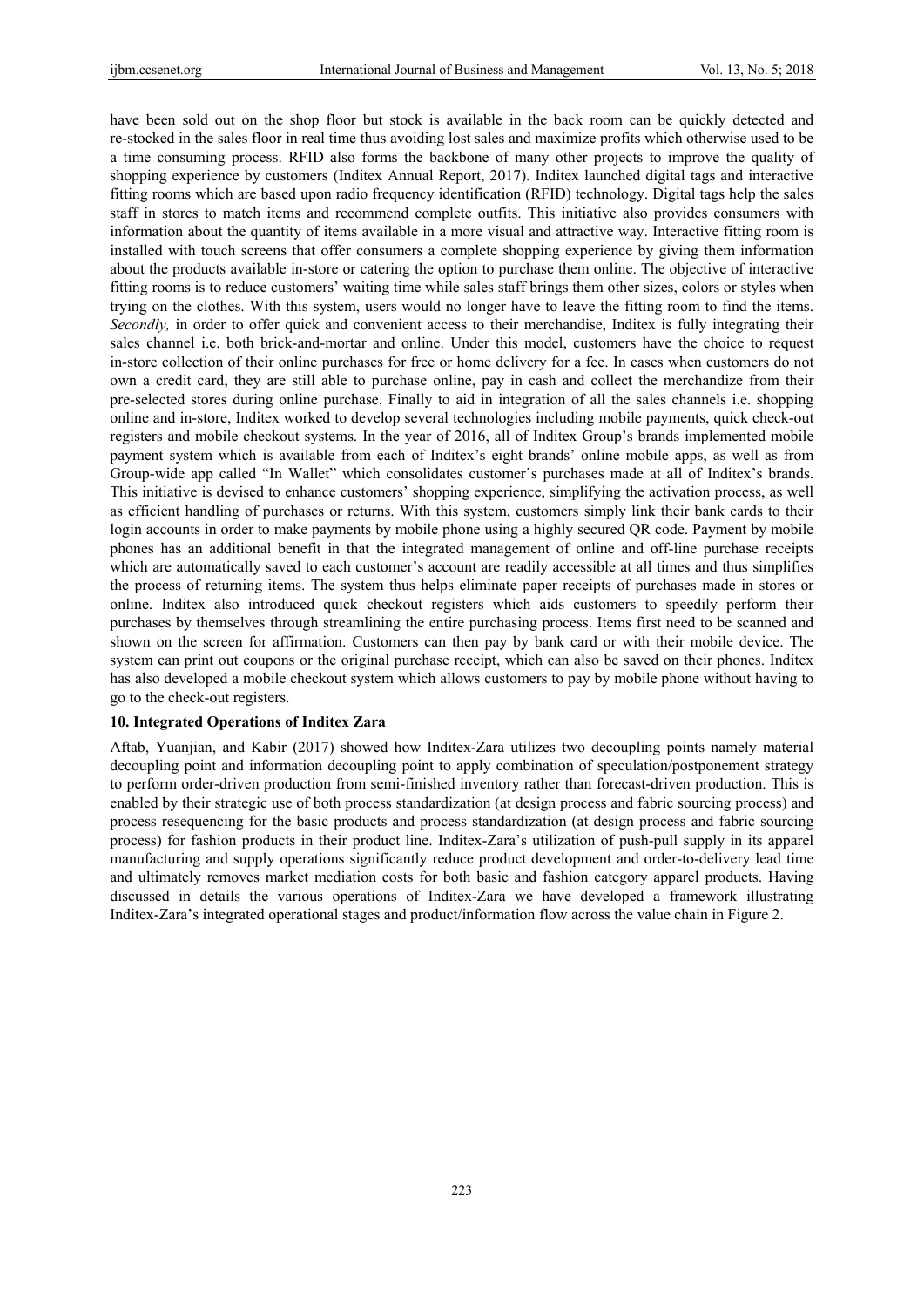

Figure 2. A framework illustrating Inditex-Zara's integrated operations and product/information flow across the value chain

Source: Modified from Mazaira, González and Ruth Avendaño, (2003); Aftab, Yuanjian, and Kabir, (2017) and Inditex Annual Report (2017).

## 11. Conclusion

The study made an attempt to make a comprehensive study of fast fashion retailer Inditex-Zara's 'world-class' supply chain practice in the apparel retailing industry. The study developed a framework illustrating Inditex-Zara's integrated operational stages and product/information flow across the value chain. For instance, first Inditex-Zara's own product development department equipped with high level of intra-departmental collaboration is complemented with qualitative and quantitative (POS) data all collected from retail stores. These data can be accessed by product development team that results in developing a constant stream of fresh and customer-oriented products. Inditex-Zara's application of process standardization in design phase (e.g. standardized design modules), material procurement and manufacturing enable to not only launch substantially larger number of items each year but also allows postponement of product differentiation and production. This allows product adaptation into different colors and styles in very short lead time after precise customer order specifications have been received. Secondly, Zara strategically customizes its sourcing strategy according to requirements for product type. In order to attain rapid responsiveness to demand changes in terms of volume/ variety and frequent product replenishment option for fashion category apparel products, Zara performs the capital intensive manufacturing processes in-house and outsources labor intensive assembly processes to local subcontractors; and also utilizes geographically proximate ODM suppliers that are comparatively more expensive than distant and cheaper Asian suppliers. However for basic category apparel products, Zara utilizes total outsourcing from full package sourcing networks located in distant Asian countries with lower wages but longer order-to-delivery lead times. Third, Inditex-Zara has its own network of distribution centers equipped with sophisticated automated systems where products regardless of its origin or destination is delivered to for sorting, packing and freight loading to the company's logistic centers and then to global network of stores. Zara uses premium transportation mode for inbound/outbound transportation (e.g. air shipment for majority portion of fashion category apparel) and floor ready merchandise shipment to maximize speed. Forth, Zara is forward integrated through ownership of most of its retail stores. This gives total control over retail inventories in terms of product mix, pricing and quantity offered and other factors. Retail ownership allows installing unified data collection and communication technology such as POS systems in the stores to track vital information in real-time such as global sales data, customer demand/preferences, inventory status at the precise SKU level in each store. These data can be quickly transferred to the upstream operations of design, procurement, production, and distribution in a cost effective way and without delay on a constant basis. Zara's information system strongly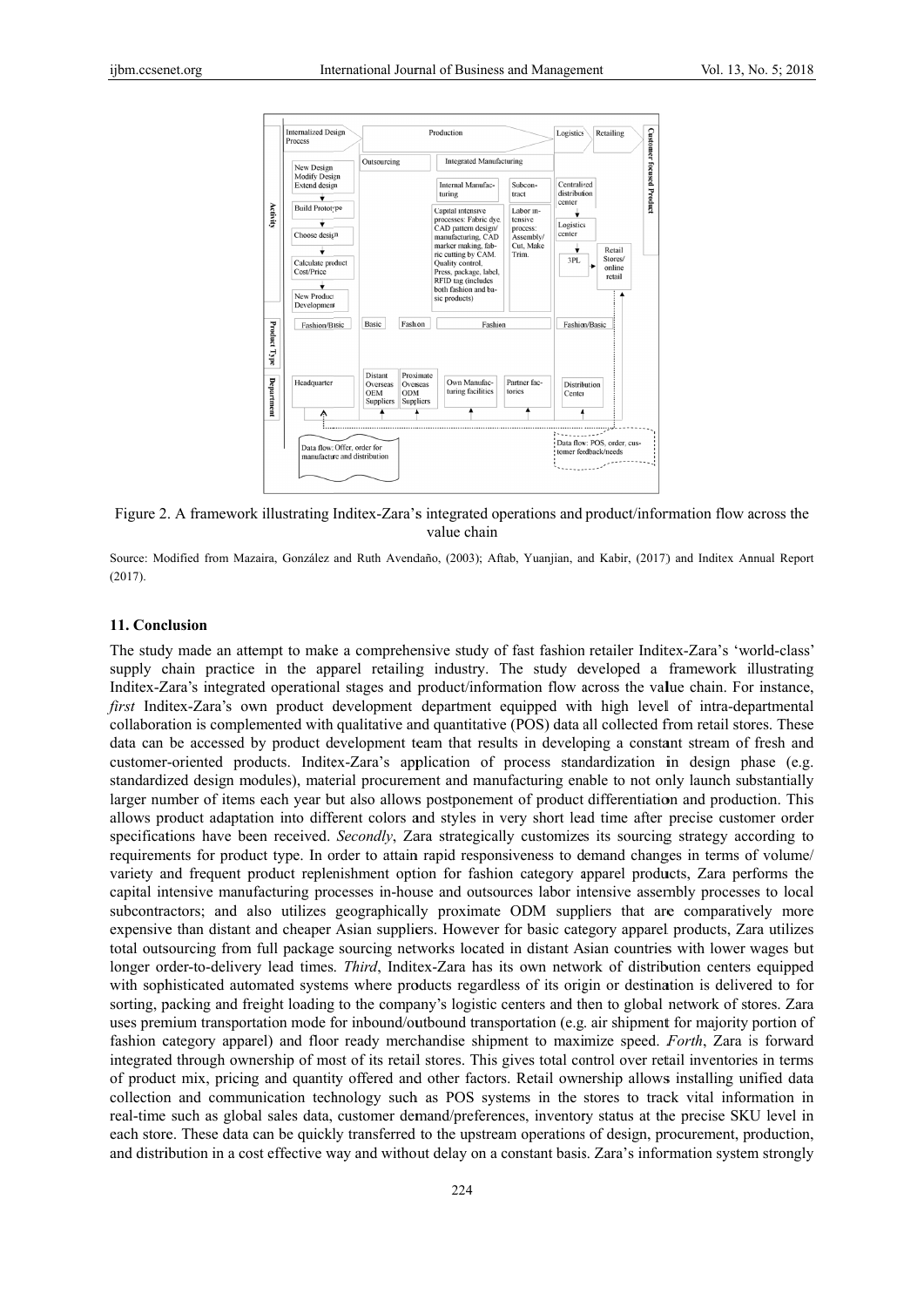supports its systematic preparation and dissemination of 'offer' and 'order' process for their highly efficient in-store merchandise inventory management. Zara's meticulous management of merchandise supply to stores combined with enhanced design, affordable price and speed contributes to successfully counter "strategic consumer behavior" which as a result significantly improves its inventory turns and lowers losses occurring from end of season markdown of unsold inventory. Inditex-Zara's integrated supply chain strategy has enabled to develop quick response capability which reduces 'bullwhip effect', order-to-delivery lead time, ensures lean inventory, and high level of supply chain responsiveness to adapt products to latest fashion trends and customer feedbacks that result in customer centric products. Inditex-Zara is able to successfully counter the negative effects of short product life cycles, high product variety, demand uncertainty and thus able to closely match product supply to the stores with market demand. This contributes to lower inventory backlogs; avoid mark-down losses and/or inventory stock out. The resulting super-responsive supply chain is able to consistently deliver products with latest fashion design to customers with rapid speed and therefore cultivate its brand image as a highly fashionable retailer. To conclude, vertical integration through ownership of various operational stages including product development, manufacturing, logistics and distribution channel; appropriate sourcing strategy to meet product needs, application of process/product modularity practices in product design, material procurement and manufacturing to ensure manufacturing flexibility; flexible logistics capability and all of these seamless integrated and coordinated by a centralized 'nervous system' or IT infrastructure can significantly raise overall supply chain flexibility and responsiveness. The study was limited to a single case study for which findings cannot be generalized. Thus statistical validation is called for by making large scale survey upon apparel retailers worldwide and also upon manufacturer-retailer organizations operating across a variety of industries such as food, consumer durables, consumer electronics, automobiles, healthcare and others to verify whether the findings and conclusions proposed in this study does actually enhance supply chain flexibility, responsiveness and competitive advantage.

#### **Acknowledgements**

This work was supported by School of Management, Wuhan University of Technology, P.R. China.

#### **References**

- Abernathy, F. H., Dunlop, J. T., Hammond, J. H., & Weil, D. (1999). A *Stitch in Time: Lean Retailing and the Transformation of Manufacturing – Lessons from the Apparel and Textile Industries.* Oxford University Press.
- Abernathy, F. H., Volpe, A., & Weil, D. (2006). The future of the apparel and textile industries: Prospects and choices for public and private actors. *Environment and Planning A*, *38*(12), 2207-2232. https://doi.org/10.1068/a38114
- Aftab, M., Yuanjian, Q., & Kabir, N. (2017). Postponement Application in the Fast Fashion Supply Chain: A Review. *International Journal of Business and Management*, *12*(7), 115.
- Amed, I., & Abnett, K. (2015). Inditex: Agile Fashion Force.
- Birtwistle, G., Siddiqui, N., & Fiorito, S. S. (2003). Quick response : perceptions of UK fashion retailers. *International Journal of Retail & Distribution Management*, *31*(2), 118-128. https://doi.org/10.1108/09590550310462010
- Business Wire. (2002). Applied textiles selects V3 systems enterprise supply chain execution. In *Business Wire*.
- Butler, S. (2013). Inditex: Spain's fashion powerhouse you've probably never heard of.
- Caro, F., & Martínez-de-Albéniz, V. (2015). Fast fashion: business model overview and research opportunities. In *In Retail Supply Chain Management* (pp. 237-264). Springer US.
- Christopher, M., Lowson, R., & Peck, H. (2004). Creating agile supply chains in the fashion industry. *International Journal of Retail & Distribution Management*, *32*(8), 367-376. https://doi.org/10.1108/09590550410546188
- Chu, P. P. (2005). *Excellence In European Apparel Supply Chains: Zara*. University of Zaragoza.
- Crofton, S. O., & Dopico, L. G. (2007). Zara-Inditex And The Growth Of Fast Fashion. *The Economic and Business History*, *25*.
- Doeringer, P., & Crean, S. (2005). Can Fast Fashion Save the US. Apparel Industry ? *Socio-Economic Review*, *4*(3), 353-377. https://doi.org/10.1093/ser/mw1014
- Doeringer, P., & Crean, S. (2006). Can fast fashion save the US apparel industry? *Socio-Economic Review*, *4*(3),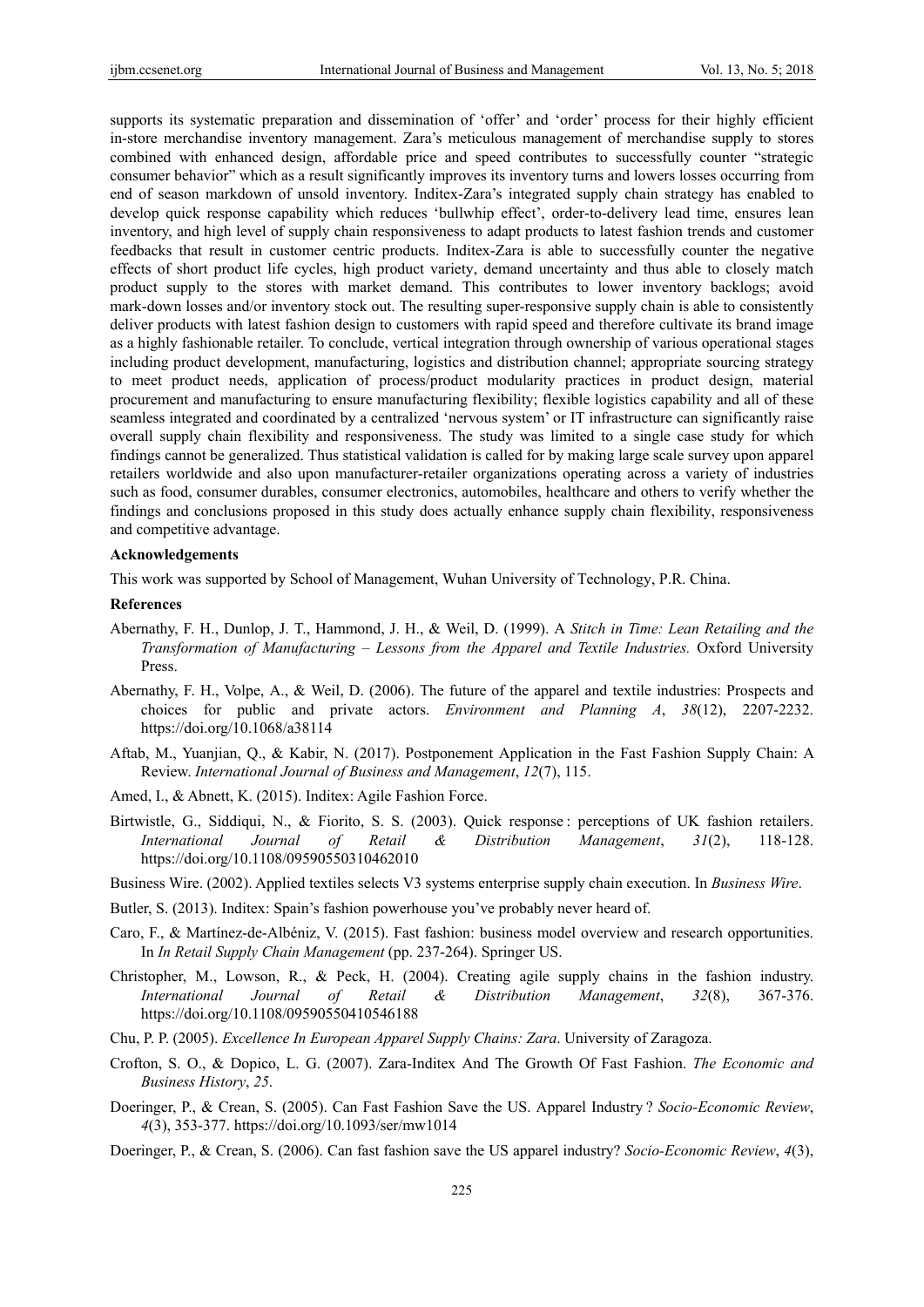353-377. https://doi.org/https://doi.org/10.1093/ser/mwl014

Driscoll, M., & Wang., P. (2009). *Apparel & footwear: retailers & brands. Standard & Poor's (S&P)*. New York.

- Eisenhardt, K. M. (1989). Building theories from case study research. *Academy of Management Review*, *14*(4), 532-550.
- Ferdows, K., Lewis, M. A., & Machuca, J. A. D. (2004). Rapid-fire fulfillment. *Harvard Business Review*. https://doi.org/Article
- Ferdows, K., Lewis, M., & Machuca, J. A. D. (2003). Zara. *Supply Chain Forum: International Journal*, *4*(2), 62-66. Retrieved from

http://search.ebscohost.com/login.aspx?direct=true&db=buh&AN=14517349&site=ehost-live

- Fisher, M. (1997). What is the Right Supply Chain for Your Product? *Harvard Business Review*, *75*(2), 105-116.
- Gereffi, G., & Frederick, S. (2010). The Global Apparel Value Chain, Trade and the Crisis: Challenges and Opportunities for Developing Countries. *Global Value Chains in a Postcrisis World: A Development Perspective*, 157-208.
- Gereffi, G., & Memedovic, O. (2003). The Global Apparel Industry Value Chain: What Prospects for Upgrading by Developing Countries? *Sectoral Studies Series 12770. United Nations Industrial Development Organization, Vienna*. https://doi.org/10.2139/ssrn.424560

Ghemawat, P., & Nueno, J. L. (2006). Zara: Fast fashion. *Harvard Business School Publishing*, *Case No. 9*.

Inditex Annual Report 2005. (2005).

- Inditex Annual Report 2016. (2016).
- Inditex Annual Report 2017. (2017).
- Inditex Annual Report, July 2017. (2017).
- J.Scott, A. (2006). The Changing Global Geography of Low-Technology, Labor-Intensive Industry: Clothing, Footwear, and Furniture. *World Development*, *34*(9), 1517-1536.
- MacCarthy, B., & Jayarathne, P. G. S. (2009). Fast Fashion: Achieving Global Quick Response (GQR) in the Internationally Dispersed Clothing Industry. *SSRN Electronic Journal*, 37-60. https://doi.org/10.2139/ssrn.1360684
- Mazaira, A., González, E., & Avendaño, R. (2003). The role of market orientation on company performance through the development of sustainable competitive advantage: the Inditex-Zara case. *Marketing Intelligence & Planning, 21*(4), 220-229.
- McAfee, A., Sjoman, A., & Dessain, V. Zara: IT for Fast Fashion (2007).
- McCutcheon, D. M., Raturi, A. S., & Meredith, J. (1994). The customization-responsiveness squeeze. *Sloan Management Review*, *35*(2), 89-99.
- Mintzberg, H. (1979). An emerging strategy of" direct" research. *Administrative Science Quarterly*, *24*(4), 582-589.
- Omera, K., Christopher, M., & Creazza, A. (2012). Aligning product design with the supply chain: A case study. *Supply Chain Management: An International Journal*, *17*(3), 323-336. https://doi.org/10.1108/13598541211227144
- Orcao, A. I. E., & Pérez, D. R. (2014). Global production chains in the fast fashion sector , transports and logistics : the case of the Spanish retailer Inditex Los transportes y la logística en las cadenas globales de producción del sector de la moda rápida : el caso de la empresa española In. *Investigaciones Geográficas: Boletín Del Instituto de Geografía*, *2014*(85), 113-127. https://doi.org/10.14350/rig.40002
- Pich, M., Hay Den, L., & Harle, N. M. & Spencer (2012). Zara: Process Competition inthe Textile Apparel Industry.
- SCM Globe. (2016). Zara Clothing Company Supply Chain.
- Sull, D., & Turconi, S. (2008). Fast fashion lessons. *Business Strategy Review*, *19*(2), 4-11. https://doi.org/10.1111/j.1467-8616.2008.00527.x
- Tewari, M. (2006). Adjustment in India's textile and apparel industry: reworking historicallegacies in a post-MFA world. *Environment and Planning A*, *38*, 2325-2344.